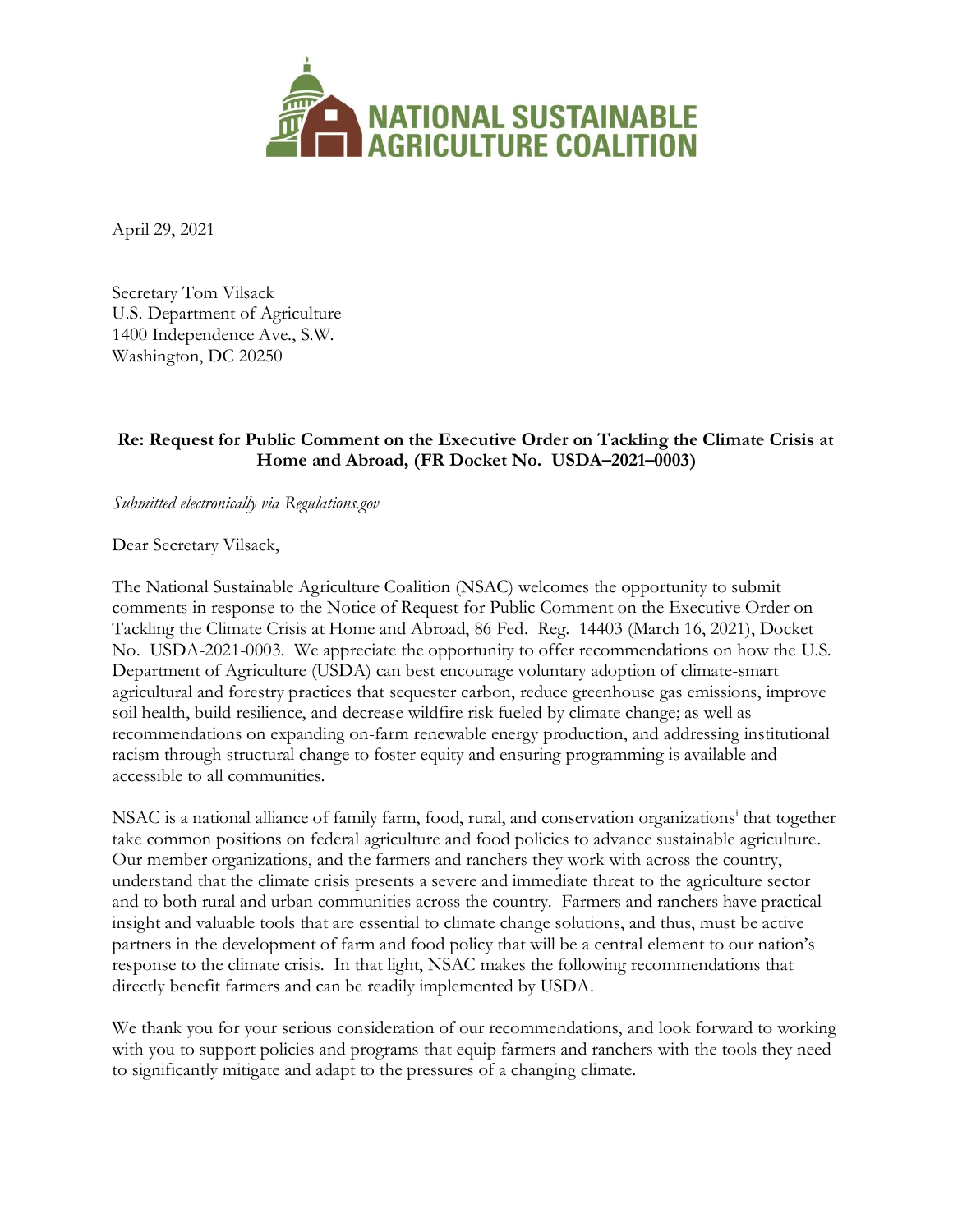Sincerely,

Cristel Zoebisch Eric Deeble Policy Specialist Policy Director

C J Tuble

cc:

Robert Bonnie, USDA Deputy Chief of Staff for Policy and Senior Advisor on Climate Seth Meyer, Chief Economist

i

Agriculture and Land Based Training Association - Salinas, CA CCOF (California Certified Organic Farmers) -Santa Cruz, CA California FarmLink – Santa Cruz, CA C.A.S.A. del Llano (Communities Assuring a Sustainable Agriculture) – Hereford, TX Catholic Rural Life – St. Paul, MN Center for Rural Affairs – Lyons, NE Clagett Farm/Chesapeake Bay Foundation – Upper Marlboro, MD Community Alliance with Family Farmers – Davis, CA CISA: Communities Involved in Sustaining Agriculture – South Deerfield, MA Dakota Rural Action – Brookings, SD Delta Land and Community, Inc. – Almyra, AR Ecological Farming Association – Soquel, CA Farmer-Veteran Coalition – Davis, CA Florida Organic Growers – Gainesville, FL FoodCorps – Portland, OR Grassworks – New Holstein, WI Hmong National Development, Inc. – St. Paul, MN Illinois Stewardship Alliance – Springfield, IL Institute for Agriculture and Trade Policy – Minneapolis, MN Interfaith Sustainable Food Collaborative – Sebastopol, CA Iowa Natural Heritage Foundation – Des Moines, IA Izaak Walton League of America – Gaithersburg, MD Kansas Rural Center – Topeka, KS The Kerr Center for Sustainable Agriculture – Poteau, OK Land Stewardship Project – Minneapolis, MN LiveWell Colorado – Denver, CO

MAFO – St. Cloud, MN Michael Fields Agricultural Institute – East Troy, WI Michigan Integrated Food & Farming Systems – MIFFS – East Lansing, MI Michigan Organic Food and Farm Alliance – Lansing, MI Midwest Organic and Sustainable Education Service – Spring Valley, WI Missouri Coalition for the Environment – St. Louis, MO Montana Organic Association – Eureka, MT The National Center for Appropriate Technology – Butte, MT National Center for Frontier Communities – Silver City, NM National Hmong American Farmers – Fresno, CA Nebraska Sustainable Agriculture Society - Ceresco, NE Northeast Organic Dairy Producers Alliance – Deerfield, MA Northern Plains Sustainable Agriculture Society – LaMoure, ND Northwest Center for Alternatives to Pesticides – Eugene, OR Ohio Ecological Food and Farm Association – Columbus, OH Oregon Tilth – Corvallis, OR Organic Farming Research Foundation – Santa Cruz, CA Organic Seed Alliance – Port Townsend, WA Rural Advancement Foundation International – USA – Pittsboro, NC Union of Concerned Scientists Food and Environment Program – Washington, DC Virginia Association for Biological Farming – Lexington, VA Wild Farm Alliance – Watsonville, CA Women, Food, and Agriculture Network – Ames, IA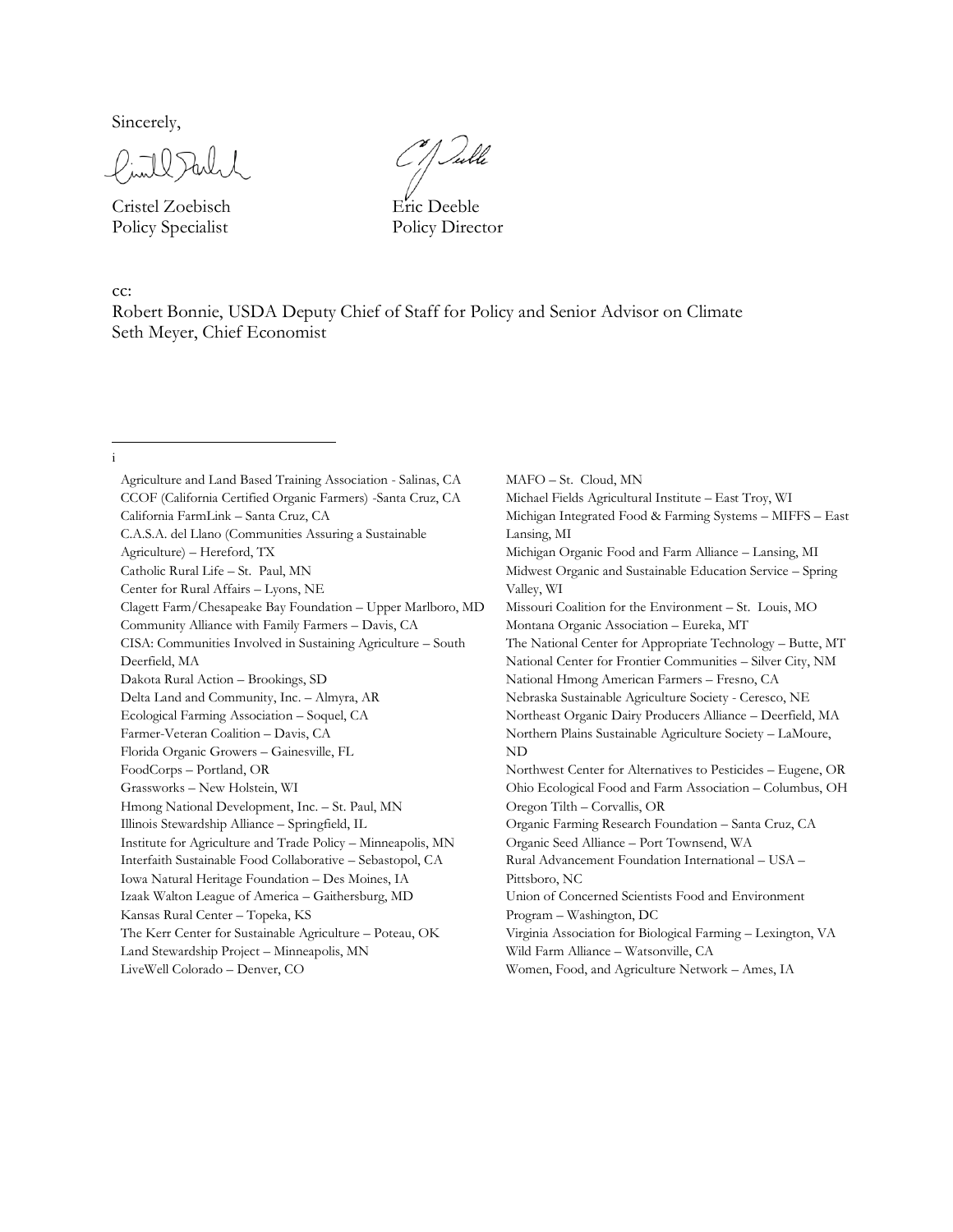#### **Recommendations on USDA's Climate-Smart Agriculture and Forestry Strategy**

### **Climate-Smart Agriculture and Forestry**

Many existing conservation, research, and rural development programs can be readily improved to encourage the voluntary adoption of climate-friendly agricultural and forestry practices on working farms, ranches, and forest lands. We urge USDA to prioritize these improvements and present a list of recommendations upon which USDA can take immediate action.

#### **1. Urge Congress to double funding for federal conservation programs.**

Farm Bill conservation programs are routinely oversubscribed and funding for these programs has historically fallen short of meeting the demand from farmers and ranchers for technical and financial assistance. Demand for conservation on 13.8 million acres goes unmet because of inadequate funding every year (Theodore Roosevelt Conservation Partnership, 2019). With current funding, conservation programs meet only a fraction of the need for voluntary conservation on the landscape. To drive the adoption of soil health and other climate-friendly practices at the scale needed to address the climate crisis and other natural resource challenges, USDA will need substantially increased capacity to meet the expanding need for education, outreach, technical assistance and financial assistance to farmers, ranchers, and landowners.

President Biden's *American Jobs Plan* places a priority on "positioning the U.S. agricultural sector to lead the shift to net-zero emissions while providing new economic opportunities for farmers." Increasing funding for USDA's popular and effective Farm Bill conservation programs is the quickest and most practical way to directly equip farmers and ranchers, energize rural economies, improve climate resilience, and ensure that agriculture is part of the solution to the climate crisis. USDA should press Congress for a doubling of the federal commitment to Farm Bill conservation programs, including the Conservation Stewardship Program (CSP), the Environmental Quality Incentives Program (EQIP), the Agricultural Conservation Easement Program (ACEP), the Conservation Reserve Program (CRP), and the Regional Conservation Partnership program (RCPP) as part of any climate change and infrastructure legislative package.

Additionally, USDA should ask Congress for a robust increase in the NRCS Conservation Technical Assistance appropriation to expand NRCS capacity to help farmers and ranchers design and implement soil health plans and management intensive rotational grazing plans.

## **2. Revise the Conservation Stewardship Program (CSP) Final Rule to ensure it is the USDA's premier climate mitigation and adaptation program.**

The Conservation Stewardship Program (CSP) is the largest working lands conservation program in the country, and it is unique because it rewards ongoing, actively managed, whole-farm and -ranch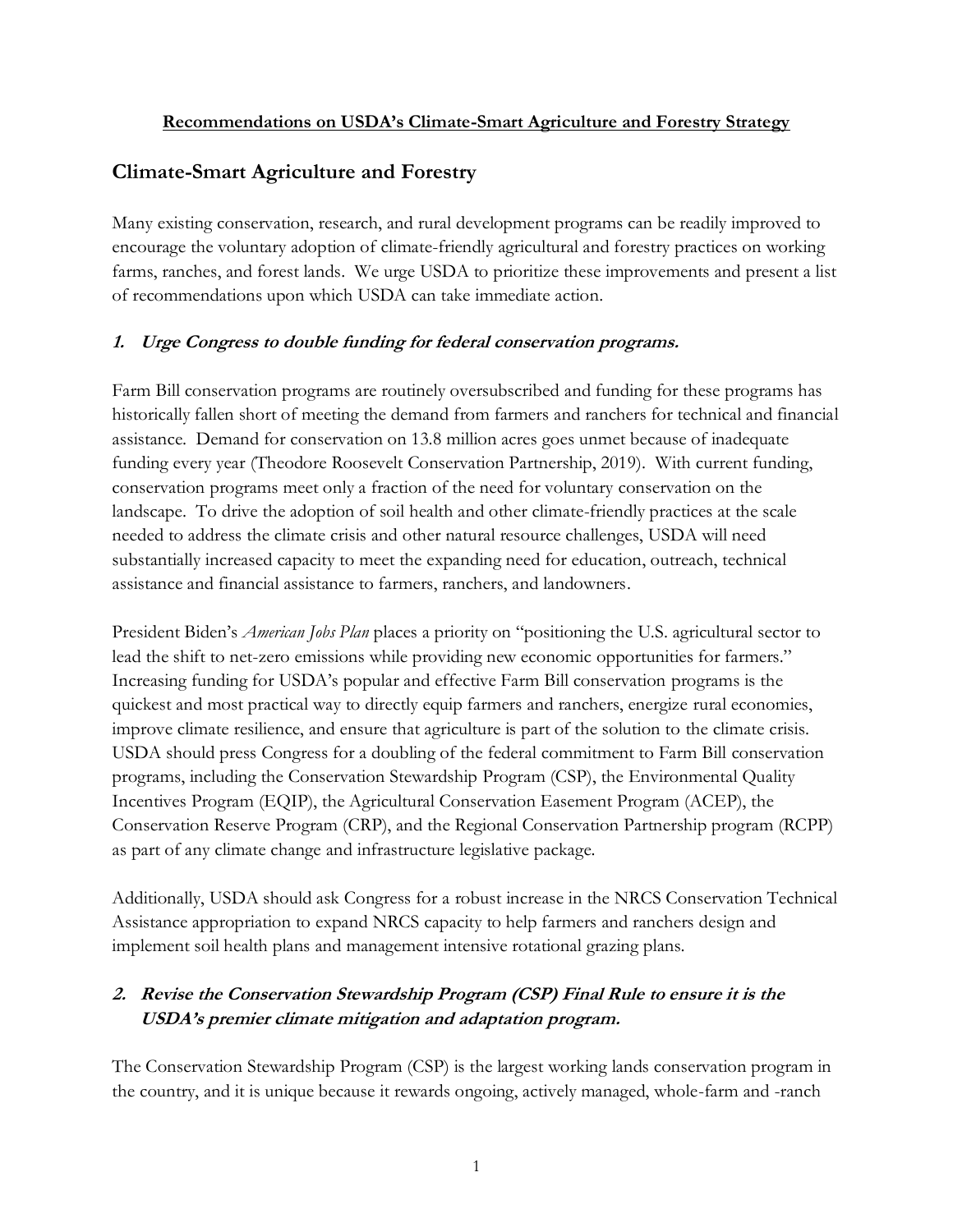conservation activities, as well as new or enhanced conservation efforts. The CSP is ideally suited to play a central role in USDA's climate change strategy because: (1) its whole-farm approach ensures that the net greenhouse gas footprint of the entire farm or ranch, not just a small part, is considered in determining climate-related incentives; (2) providing rewards for both existing and new conservation practices rewards 'early adopters' who may otherwise be left out of other climaterelated payments; and (3) it was designed to foster continuous improvement in conservation systems, which will be needed for American agriculture to reach or exceed net zero greenhouse gas emissions.

However, before CSP can be the centerpiece of American agriculture's response to the climate crisis, it warrants reform as the Final Rule for the program was issued hastily in the waning days of the Trump Administration and it contains major shortcomings. The Final Rule should also be revised so that a renewed CSP can reflect President Biden's commitment to "dramatically expand and fortify the pioneering Conservation Stewardship Program to support farm income through payments based on farmers' practices to protect the environment, including carbon sequestration," as stated in his Build Back Better Agenda for Rural America. To correct both these deficiencies, USDA should publish a revised Interim Final Rule, with a comment period, that can be finalized before the end of 2021 to guide fiscal year (FY) 2022 and all future enrollments in the program. The revised Interim Final Rule should address the following issues.

- **a. Fulfilling the President's Campaign Promise:** New provisions should be added to a revised Interim Final Rule to fulfill President Biden's rural platform campaign pledge on CSP and climate change. In order to establish the framework to fulfill this pledge, the revised Interim Final Rule should establish climate mitigation and resilience as nationwide Priority Resource Concerns for the CSP. The revised Rule should also authorize the Secretary of Agriculture to use the Commodity Credit Corporation (CCC) to provide additional funding to the program, as envisioned by the President. This additional funding should be both to increase general CSP funding (including implementation changes to the program to further target soil health and greenhouse gas emissions reduction), as well as for climate bundles, as discussed below. Corporations, foundations, and other donors could be permitted to contribute to the program, as proposed in the campaign platform proposal, to make additional resources available for dramatic program expansion.
- **b. Contract Renewals:** The current Final Rule includes a provision prohibiting participation in the program for two years if a producer's application for renewal is unsuccessful. There is no statutory basis for this provision, and with limited funding for renewals (due to 2018 Farm Bill provisions both cutting funding and eliminating automatic renewals for eligible applications), this places renewal applicants at a serious disadvantage, forcing many excellent applicants out of the program. Furthermore, in the Final Rule, additionality is heavily weighted in ranking of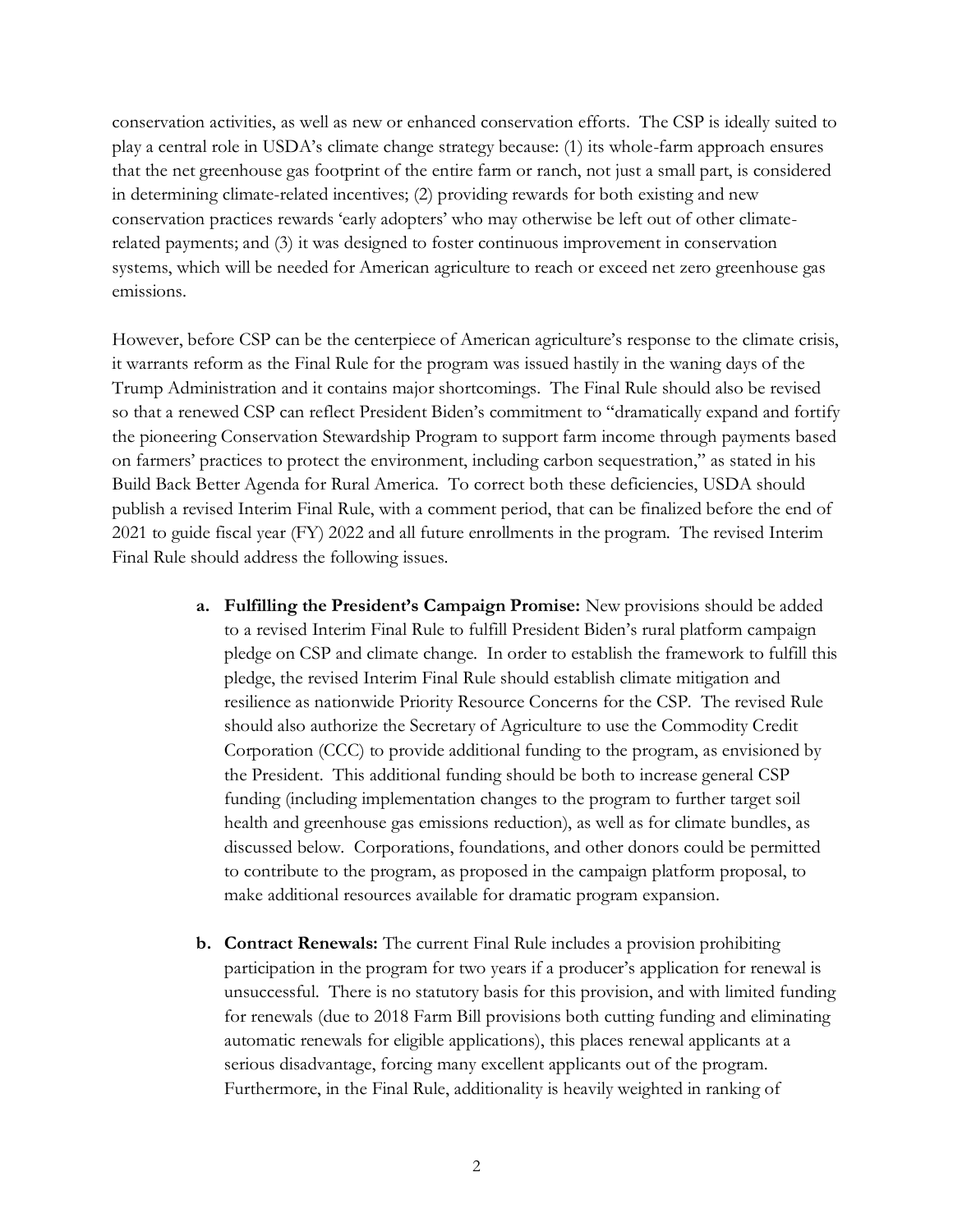applicants, which is in conflict with the statutory requirements for renewal and leaves the most innovative farmers without the opportunity to continue to enhance their conservation efforts through the program. These issues must be fixed in the revised Interim Final Rule and must also be corrected in the Conservation Assessment and Ranking Tool (CART) and in the CSP Manual.

- **c. Annual Payments and Ranking Factors:** In the Final Rule, NRCS reversed Congress' decision to streamline CSP ranking and payments to provide equal weight to farmers' active management of ongoing and new conservation activities on their farms. This change denies payments to farmers who meet the highest USDA conservation standards and have implemented all the relevant CSP-available conservation activities on one or more of their land uses. The Final Rule contradicts the statute and congressional intent, so this should be fixed in the revised Interim Final Rule. Changes are also needed in the CART ranking tool so that CSP applications are scored based on the overall benefits of existing and additional conservation activities, as well as the number of resource concerns addressed. Currently, CART does not give the appropriate weight to ongoing annual management of conservation, diminishing the chances of good land stewards to secure a CSP contract to further advance their conservation efforts. This unfair weighting in the ranking template of CART severely compromises the capacity of CSP to support our best land stewards to continue and enhance the carbon sequestration, climate mitigation, production resilience, and other ecosystem services they provide to society.
- **d. One Additional Activity Per Land Use:** The Final Rule requires the adoption of new, additional conservation activities on every land use on a farm to qualify for an annual payment on that land use. This requirement does not appear in statute and violates the basic principle and philosophy of CSP. This provision should be removed in the revised Interim Final Rule as it can render ongoing maintenance of the most climate-friendly systems, such as advanced grazing management, economically infeasible for many current or would-be CSP participants.
- **e. Payment Limit for Joint Operations:** The Final Rule doubles the statutory payment limit for joint operations. There is no basis in law for declaring that general partnerships may receive double the amount for which corporations and sole proprietorships are eligible. The current provision gives larger, corporate farms an unfair competitive advantage in accessing CSP and reduces the number of farms the program is able to serve. To ensure all farmers have fair access to the program, the revised Interim Final Rule should adopt the statutory payment limit of \$200,000.
- **f. Ranking Pools:** We urge NRCS to ensure that separate ranking pools for beginning farmers and ranchers, socially disadvantaged producers, military veteran farmers and ranchers, and organic and transitioning to organic producers are included in the revised Interim Final Rule. This is a key equity consideration in the program, and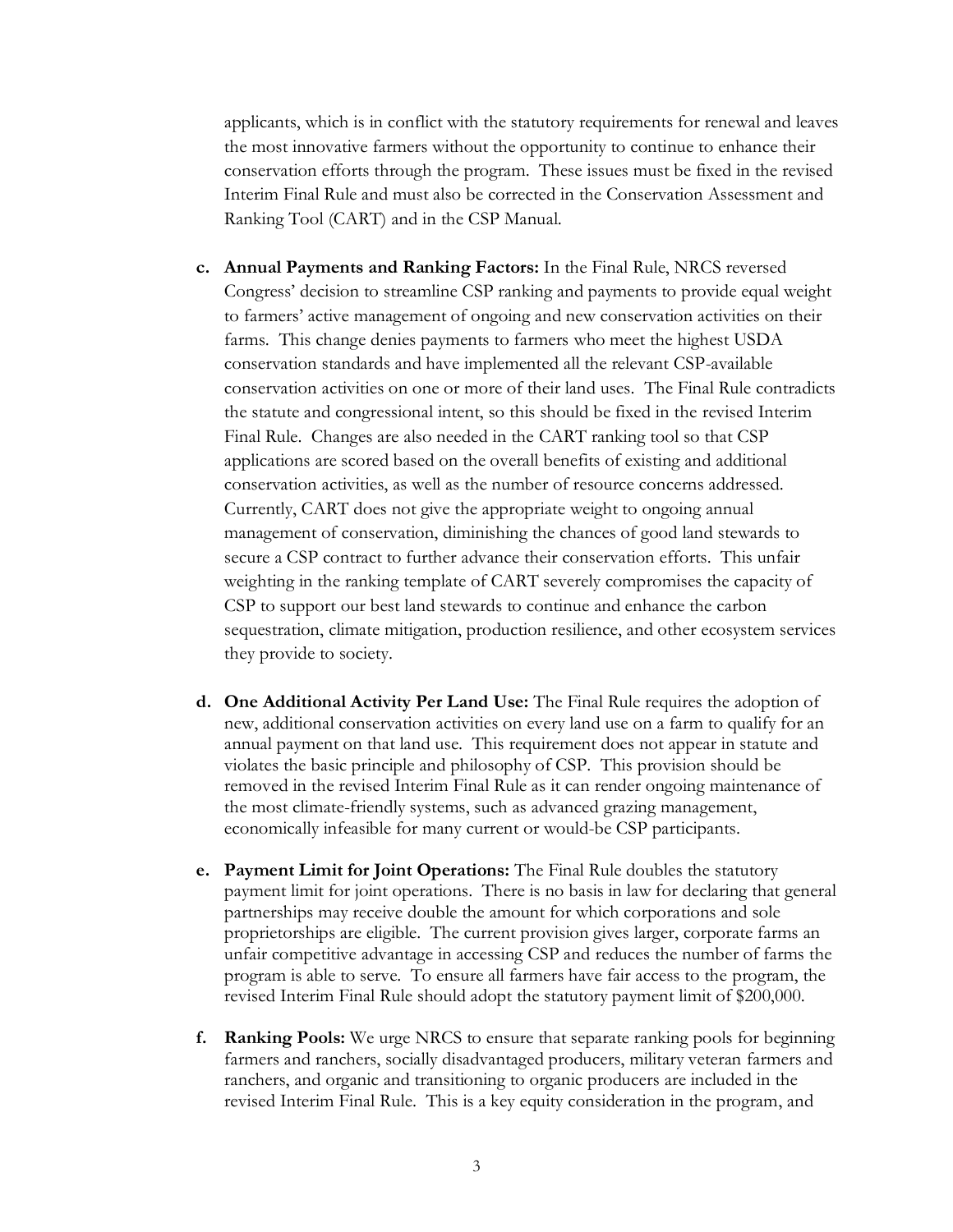it is very concerning that the Final Rule hinted that this practice may change in the future. To ensure adequate resources for historically underserved producers, the national set-aside percentage should be doubled to 10 percent or the states could be given the option to increase set-asides to parallel the demographics of their farming population. Setting aside only 5 percent is simply not ambitious enough for most states, so we urge NRCS to at least double the set-aside to 10 percent. While the CSP Manual clearly requires separate ranking pools and spending plans for beginning, socially disadvantaged, military veteran, and organic/transitioning to organic farmers, that is not reflected in the Final Rule. NRCS should address this oversight in the revised Interim Final Rule by including separate pools of funding for each group.

- **g. First Ranking Period:** NRCS must hold the first ranking period in the first quarter of the fiscal year, per the statute, but there is no need to add another ranking period during the last quarter of the previous fiscal year. We urge the Agency to remove the addition of a ranking period occurring in the last quarter of the previous fiscal year in the revised CSP Interim Final Rule. We also urge NRCS to provide a common, national deadline for farmers and ranchers seeking to apply for the CSP in a given fiscal year.
- **h. Stewardship Threshold:** To the extent practicable, NRCS should use both planning criteria and accumulated program data to establish the stewardship threshold. The thresholds should be established initially at no less than the planning criteria, with the possibility of increasing them over time based on program data. NRCS should then use scientifically validated assessment tools and guides to measure the level of conservation at the time of the application and the improvement once the participant applies additional conservation activities to meet or exceed the stewardship threshold for a resource concern. The Final Rule only refers to the tools the agency will use to establish the stewardship thresholds, not the planning criteria and the program data per the statute. This issue should be fixed in the revised Interim Final Rule and the CSP Manual. Furthermore, we urge NRCS to add COMET-Farm, Pasture Condition Score Tool, WIN-PST, and several water quality assessment tools to the existing list of tools.

Outside of the Final Rule, we urge USDA to restore organic enhancements under CSP (removed in 2017), revisit the process for determining and establishing stewardship thresholds, and address the low payment rates for certain climate-friendly practices under CSP. The new NRCS Chief should direct the Program division, and the Science and Technology division as needed, to make these changes in time for inclusion in the FY 2022 enrollment process materials.

> **a. Payment Rates for Climate-Friendly Practices:** We urge the agency to prioritize, promote, and expedite the delivery of the supplemental CSP contract payments for comprehensive conservation planning. This will defray producer costs and encourage more producers to undertake comprehensive, whole-farm conservation planning, leading to increased innovation and adoption of climate-friendly practices and enhancements. The supplemental CSP contract payment provision of the 2018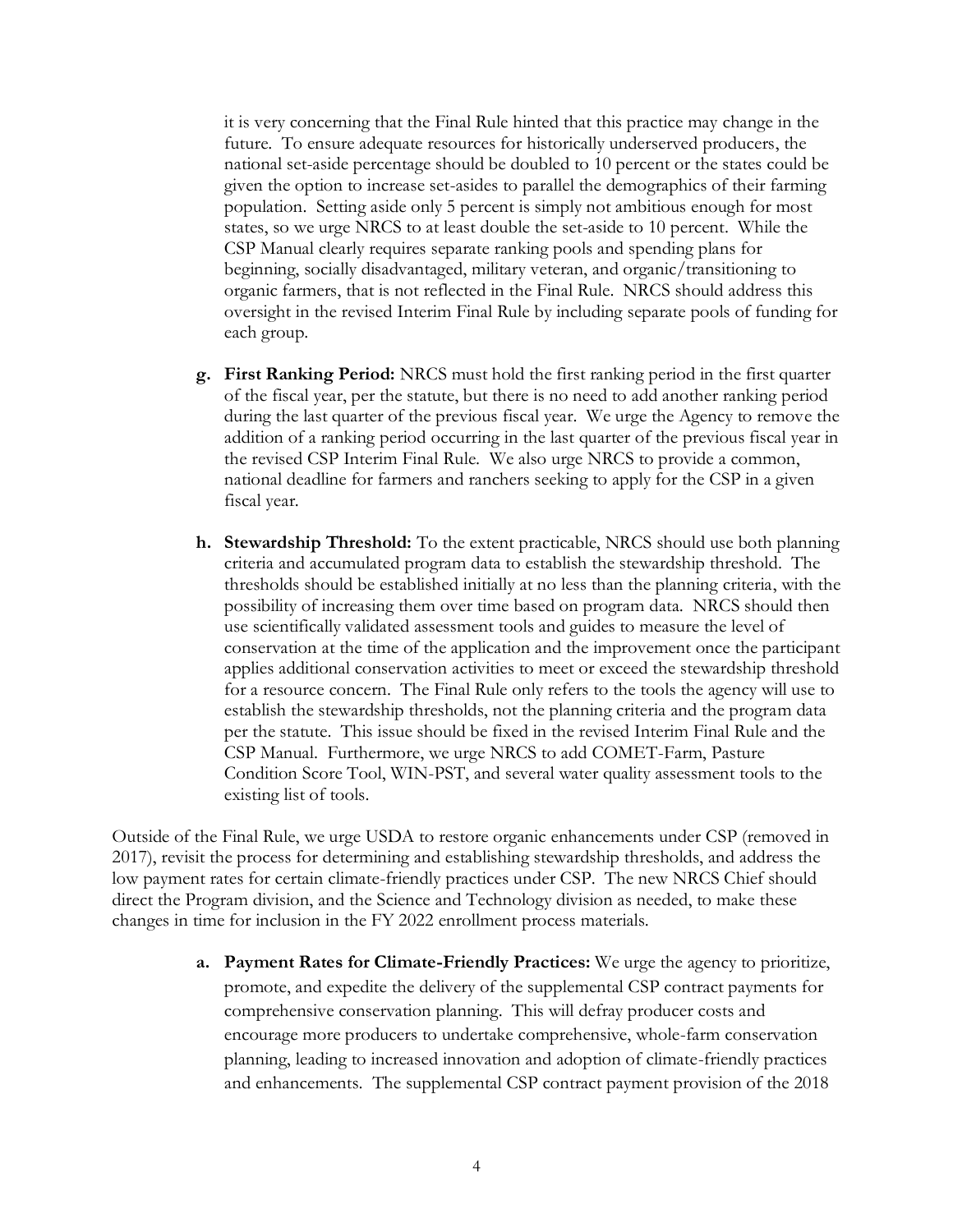Farm Bill remains unimplemented, an unacceptable delay that limits the impact of the program.

We also urge USDA to enhance CSP payment rates for conservation practices. CSP payment rates for conservation practices adopted as part of a contract should not be capped at 10 percent of the Environmental Quality Incentives Program (EQIP) rate. Differences in practice payment rates should be based on actual projected differences in costs, benefits, and forgone income, rather than on an arbitrary formula that results in unreasonably low payments under CSP. The large discrepancy between EQIP and CSP payments reveals a significant programmatic bias on the part of the leadership of the previous Administration. This should be fixed immediately in the CSP Manual and in the annual payment schedules rather than waiting for the publication of the revised Interim Final Rule.

- **b. Climate Adaptation and Mitigation Bundles:** We urge NRCS to establish climate change adaptation and mitigation bundles within CSP for use in the next sign-up period. In doing so, the agency will ensure that the program appropriately rewards and recognizes the enormous potential of CSP's combined conservation activities to increase carbon sequestration and enhance soil health, reduce overall greenhouse gas emissions, and improve resilience to a changing climate. We request bundles be available for three categories (increase carbon sequestration and enhance soil health, reduce overall greenhouse gas emissions, and improve resilience to a changing climate), for the various land use types (cropland, pastureland, rangeland, forested land) and that the bundles provide flexibility to ensure that producers can select the suite of enhancements that are best suited to climate change mitigation and adaptation efforts on their operation.
- **c. Organic Enhancement Restoration:** The 2017 reinvention of CSP eliminated organic-specific enhancements under the incorrect assessment that organic practices were not aligned with conservation practices. A substantial and growing body of research demonstrates that organic production systems make important contributions to a climate-friendly and resource-conserving agriculture. We urge you to restore, and revise as necessary, a full complement of organic-specific enhancements for the 2022 enrollment period and all subsequent years. NSAC and its member organizations played a significant role in developing these specific practices and enhancements funded by a NRCS Conservation Innovation Grant. USDA should not waste its public investment on this.
- **3. Establish Climate Mitigation and Resilience as a Resource Concern throughout NRCS conservation programs, a nationwide Priority Resource Concern for the Conservation Stewardship Program (CSP), a top priority throughout USDA intramural and extramural research programs, and an actuarial factor in RMA crop insurance programs.**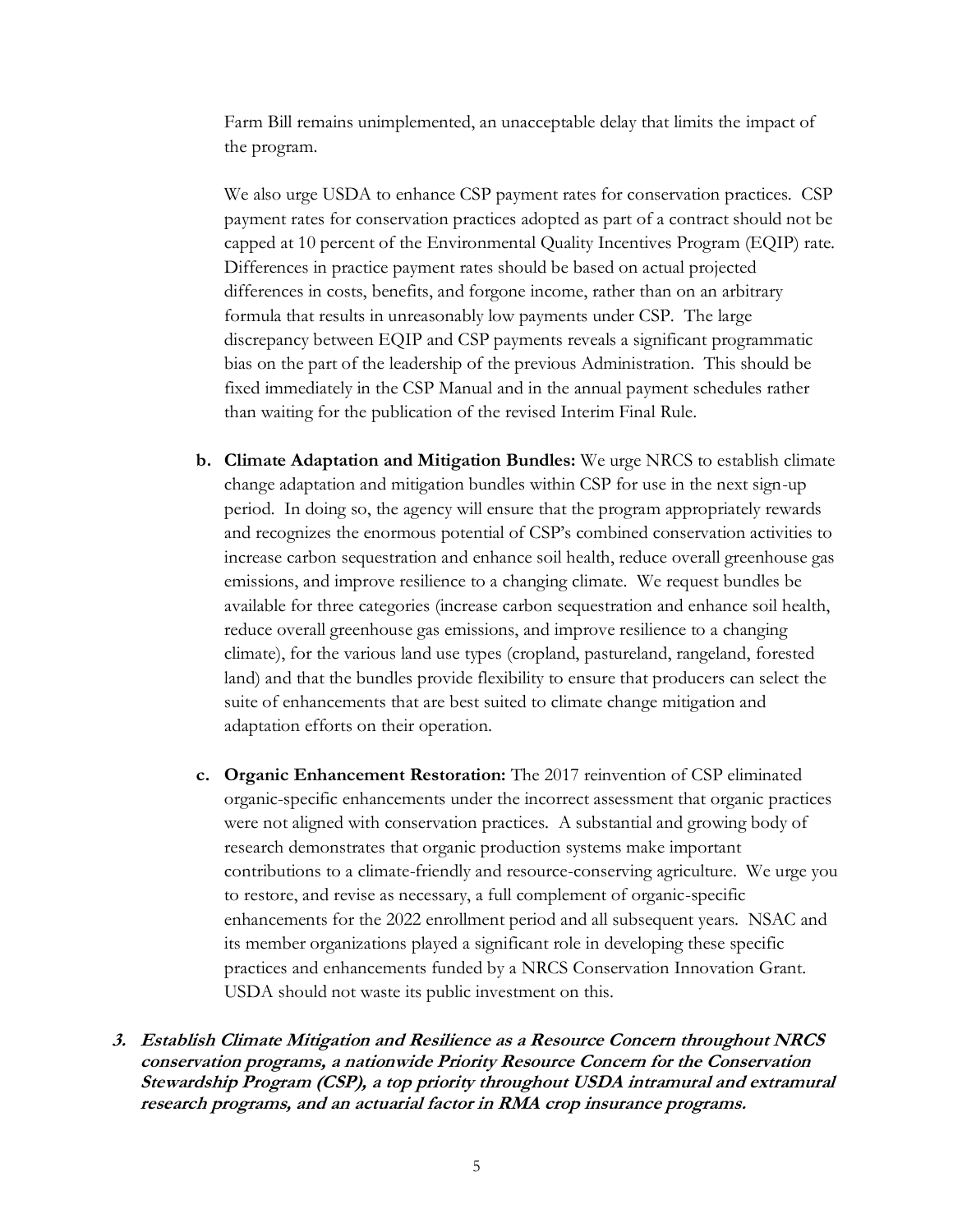The stability of global and regional climates must be formally recognized and established as a Resource Concern, commensurate with soil, water, air, plants, animals, and energy. Climate disruption poses a threat at least as severe as soil erosion, degradation of soil and water quality, wildlife habitat loss, and species extinctions; thus, it must become part of the NRCS mandate to address the climate as a vital natural resource concern. NRCS should establish both climate mitigation (through carbon sequestration and reduction in agricultural greenhouse gas emissions) and climate adaptation (increased agricultural resilience to the impacts of climate disruption through improved soil health, diverse rotations, and other conservation measures) as Purposes for Conservation Practices, as Resource Priorities throughout the agency's portfolio of conservation programs, and as nationwide Priority Resource Concerns for CSP.

To support these policy and priority changes at NRCS, USDA should expand its research focus and investment in carbon sequestration, climate mitigation, and resilience. USDA must establish climate in agriculture (mitigation and resilience) as a top priority throughout its portfolio of research programs including both intramural (Agricultural Research Service, Climate Hubs, Long Term Agroecosystem Research Network) and extramural (National Institute of Food and Agriculture) programs.

Climate has emerged as a major risk factor for all types of agricultural production and it is essential to account for and address this risk with crop insurance and other risk management tools offered through the USDA Risk Management Agency (RMA) and private insurers. RMA must make climate risk and its management a major objective throughout its programs and risk management offerings, and must adjust actuarial factors to take full account of the climate resilience-enhancing aspects of Good Farming Practices.

#### **4. Establish a Department-wide plan for U.S. agriculture to reduce greenhouse gas emissions in line with the Administration's goals of halving emissions by 2030 and achieving carbon neutrality by 2050.**

USDA has made erosion reduction, healthy soils, and improved water quality national priorities, and this is reflected throughout USDA conservation, research, and rural development programs. Preventing erosion conserves soil organic carbon, building soil health enhances soil organic carbon accrual, and best nutrient management to protect water quality also reduces emissions of nitrous oxide, which is the U.S. agriculture's largest *direct* contribution to greenhouse gas emissions.

USDA should establish a Department-wide plan for U.S. agriculture to reduce greenhouse gas emissions in line with the Administration's stated goals of halving emissions by 2030 and achieving net zero emissions by 2050. To support the broader effort, USDA should focus a significant portion of conservation, energy, research, risk management, and rural development program funding on biological systems and practices that are most effective for carbon sequestration and greenhouse gas emissions reduction. The Agency should also support widespread adoption through funding allocations, financial and technical assistance for producers, ranking of program applicants, support services, and other policies throughout its suite of programs.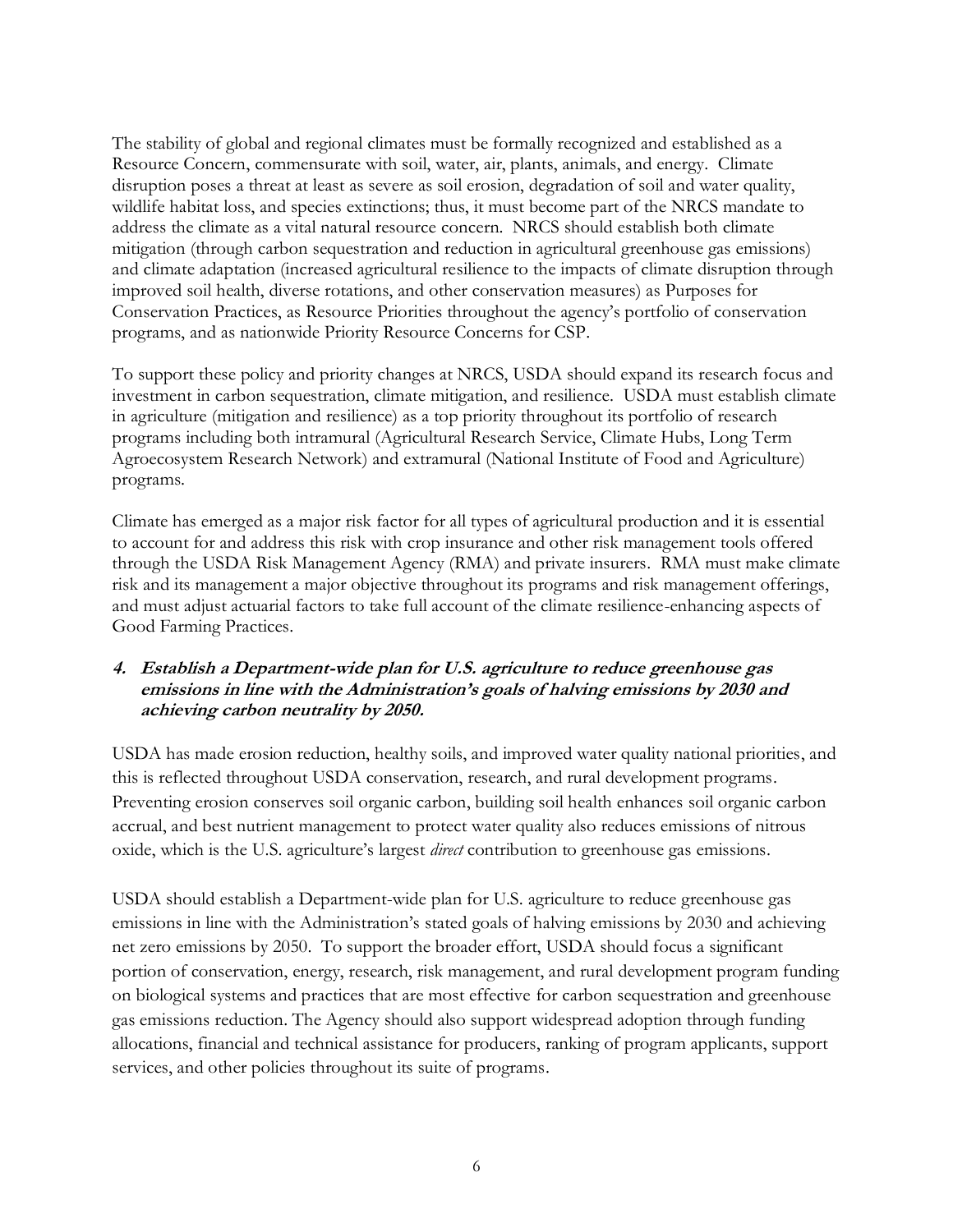### **5. Improve payment rates for climate-friendly conservation practices and fund projects that develop and expand market opportunities for small grains, cover crops, and forages to incentivize adoption.**

The benefits of climate-friendly conservation practices, including resource-conserving crop rotations (RCCRs) and cover cropping, are well documented and include building healthy soil, sequestering carbon, increasing soil organic matter, and protecting vulnerable water resources. However, obstacles to adoption of these practices remain, indicating that additional financial incentives, field demonstrations, improved guidance and technical assistance, dedicated outreach, and market development are needed. We urge the agency to improve payment rates for practices that maximize plant biomass, optimize biodiversity in cropping systems, integrate livestock and crop production, and encourage whole-farm system changes. The initial investment farmers must make to adopt cover cropping can be a major barrier. To address this, USDA must make available more cost-share incentives and technical assistance to further cover crop adoption. While CSP and EQIP both provide some assistance, improving the payment rate and structure of these payments for cover crop activities would accelerate uptake.

For example, RCCRs are promoted in CSP but even with the 2018 Farm Bill directive that increases RCCR payment rates, the payments remain low relative to potential foregone income and climate and environmental benefits. For instance, in Iowa, the CSP rate for the basic conservation crop rotation practice is less than \$2 an acre, while the RCCR enhancement is \$20 an acre. Improving an RCCR by adding another RC crop is just \$7 an acre and the Department's special soil health crop rotation enhancement is less than \$5 an acre. These payment rates are inadequate to support widespread adoption of RCCRs, and we urge NRCS to rethink how CSP and other conservation programs pay producers to adopt integrated farming systems changes that may incur significant costs and foregone income while providing substantial climate mitigation and resilience benefits.

EQIP payments for cover crops are approximately \$50 per acre per year for three years. The Sustainable Agriculture Research and Education Program's (SARE) national economic report on cover crops showed that the net cost for cover cropping starts at \$30 - \$40 in year one but declines as net profit improves. EQIP payments should use a step-down approach over three or four years, to incentivize up to incentivize 50 percent more acres.

Decreasing EQIP payment rates for cover crops beyond the first year or two may also encourage participants using cover crops or conservation crop rotation practices to "graduate" to CSP where they would continue to be recognized for their active management of critical conservation activities for years into the future. However, CSP cover crop payments are too low. Currently, CSP payments for the basic cover crop practice is approximately \$5 an acre, and the payment for cover crop enhancements is roughly \$12 an acre. While the structure and purposes of CSP and EQIP are different, and hence different payment rates should apply, the importance of cover cropping dictates that the CSP payment rates should be set considerably higher.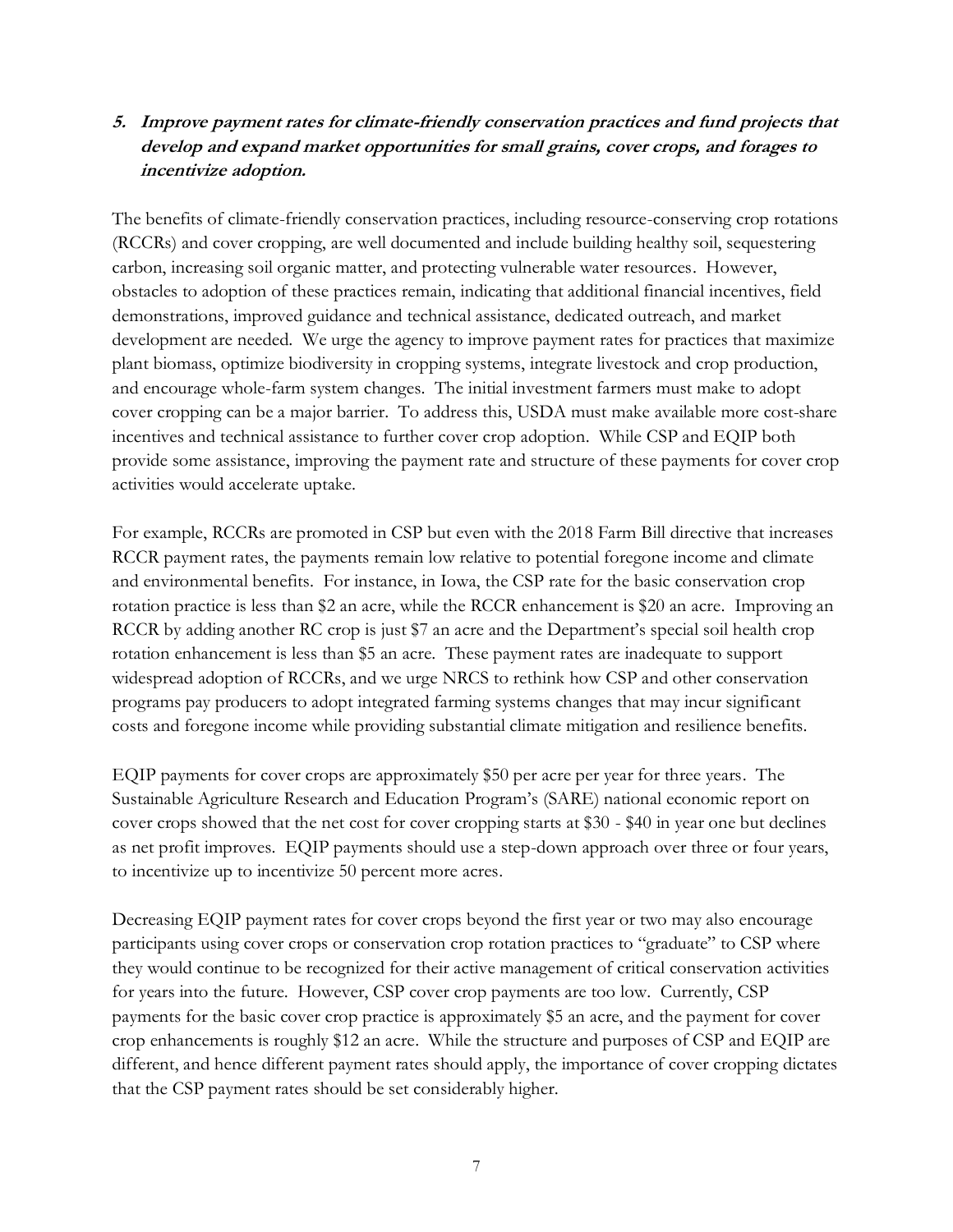The necessary expansion of cover cropping practices will require utilizing several federal programs to spur the development of new markets for small grains, forages, and cover crops to create stronger market incentives for adoption of RCCRs and cover cropping. Programs like the Local Agriculture Marketing Program (LAMP), which includes both the Value-Added Producer Grant Program (VAPG) and the Farmers Market and Local Food Promotion Program (FMLFPP), and Conservation Innovation Grants (CIG) are already being used to support projects and initiatives to create markets for small grains.

To promote further adoption of cover cropping and RCCRs, USDA should continue to give grant awards through FMLFPP, VAPG, CIG, the Regional Conservation Partnership Program (RCPP) and other programs to projects that seek to develop and expand market opportunities for small grains, cover crops, and forages. The agency should allow cover crops to be harvested for seed and also allow small grain crops, such as oats, to be sold as cover crop seed if they fail to make food grade specifications in order to provide multiple markets for cover crops.

### **6. Allow for greater economic use for the cover crop conservation practice and all of the cover crop conservation enhancements under federal conservation programs.**

Currently, restrictions apply on whether a producer can hay or graze cover crops under the cover crop conservation practice standard (CPS 340) and multiple cover crop enhancements. We urge NRCS to reconsider these restrictions and modify the practice standard and enhancements to allow for haying and grazing of cover crops in a way that preserves the conservation benefits of cover crops but allows for their economic use as well.<sup>1</sup> We are encouraged by the modification included in the revised practice standard (Docket No. NRCS–2020–0008) clarifying that the prohibition on harvesting cover crops applies to *mechanical* harvest, and adding new Additional Criteria for managing cover crop grazing to maximize soil organic matter. However, additional language is warranted to clarify that grazing cover crops can enhance soil organic matter and soil health benefits, as supported by growing evidence and research. Doing so will encourage adoption of cover crop grazing across farming operations and reintegrate livestock into cropping systems, enhancing the carbon sequestration potential of agricultural soils.

#### **7. Update cover crop termination guidance for clarity and flexibility.**

One of the biggest barriers to planting cover crops is the fear that putting in a cover crop will cause a loss in crop insurance coverage, and farmers have been denied indemnity payments precisely for this reason in the past. The 2018 Farm Bill reduced one of the most significant barriers to cover crop adoption by clarifying the definition of cover crop termination.

<sup>&</sup>lt;sup>1</sup> "Baling off" residues of annual cash or cover crops can cause erosion and destroy some soil organic carbon, so some restrictions may still apply, while careful grazing of residues does much less damage (Blanco-Canqui et al., 2016a, 2016b).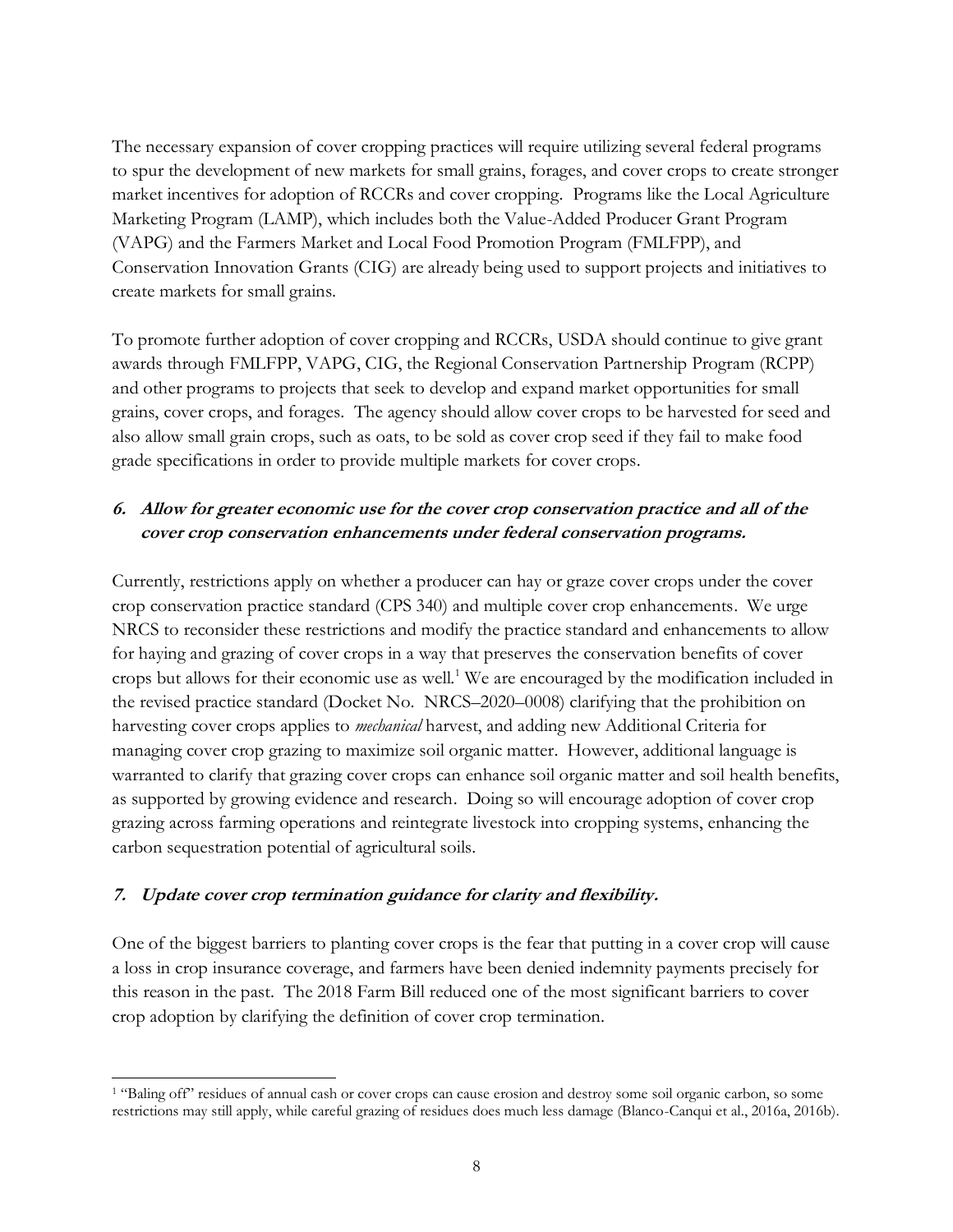NSAC applauds USDA for quickly moving forward to try to ensure changes to address this issue in the 2018 Farm Bill were in place for the 2020 crop year and for incorporating some of NSAC's comments into the updated guidelines. However, the updated cover crop termination guidelines remain confusing and limiting, and the existing guidance document should be clarified so that farmers can understand that the termination guidelines are not intended to function as a substitute for locally adaptive management for cover crop termination timing, but rather serve as but one option available to producers. In practice, the optimum termination date for a cover crop varies not only with local conditions but with season. For example, in a dry year, earlier termination saves moisture for the following crop, while in an excessively wet year, letting the cover crop grow as long as practical removes excess moisture, which not only facilitates timely planting and establishment of the next crop but also builds soil health by improving drainage and adding organic carbon. As climate change intensifies both drought and extreme rainfalls, adaptive flexibility in termination date becomes ever more critical for successful production and agricultural resilience (i.e., risk reduction). Thus, it is essential cover crop termination decisions can be flexible and site-specific in order to optimize water use efficiency, erosion control, soil health improvement, weed and pest control, habitat for beneficial organisms, nutrient cycling, and water quality improvement.

We encourage USDA, and RMA in particular, to continue moving quickly to make further improvements on the cover crop rules, such as including intercropping, planting green, and other emerging cover crop practices in the guidelines, and informing producers that they may rely on published materials from agricultural experts.

- USDA should add a new provision to the cover crop termination guidance that clarifies that cover cropping practices, including intercropping interseeding, overseeding, relay planting, strip intercropping, and planting green do not affect the insurability of crops. Interseeding cover crops, for example, is helpful to producers because they can use the cover crop for grazing immediately after harvesting their cash crop.
- USDA to make it clear that the cover crop termination guidance document is to provide guidance only and should never be grounds for denying an insurance claim if a farmer chooses to let the cover crop grow longer to remove excess moisture, add more nitrogen, or reduce saline seeps.
- USDA should revise the cover crop termination guidance document, in time to be effective for the next crop insurance year, so that it no longer interferes with crop insurance coverage and with sufficient clarity and comprehensiveness to reduce the number of individual GFP determinations that must be made. The guidance document should also be revised to improve its readability and make it more accessible to farmers which will reduce farmer perception that insurance problems may arise due to the adoption of cover cropping.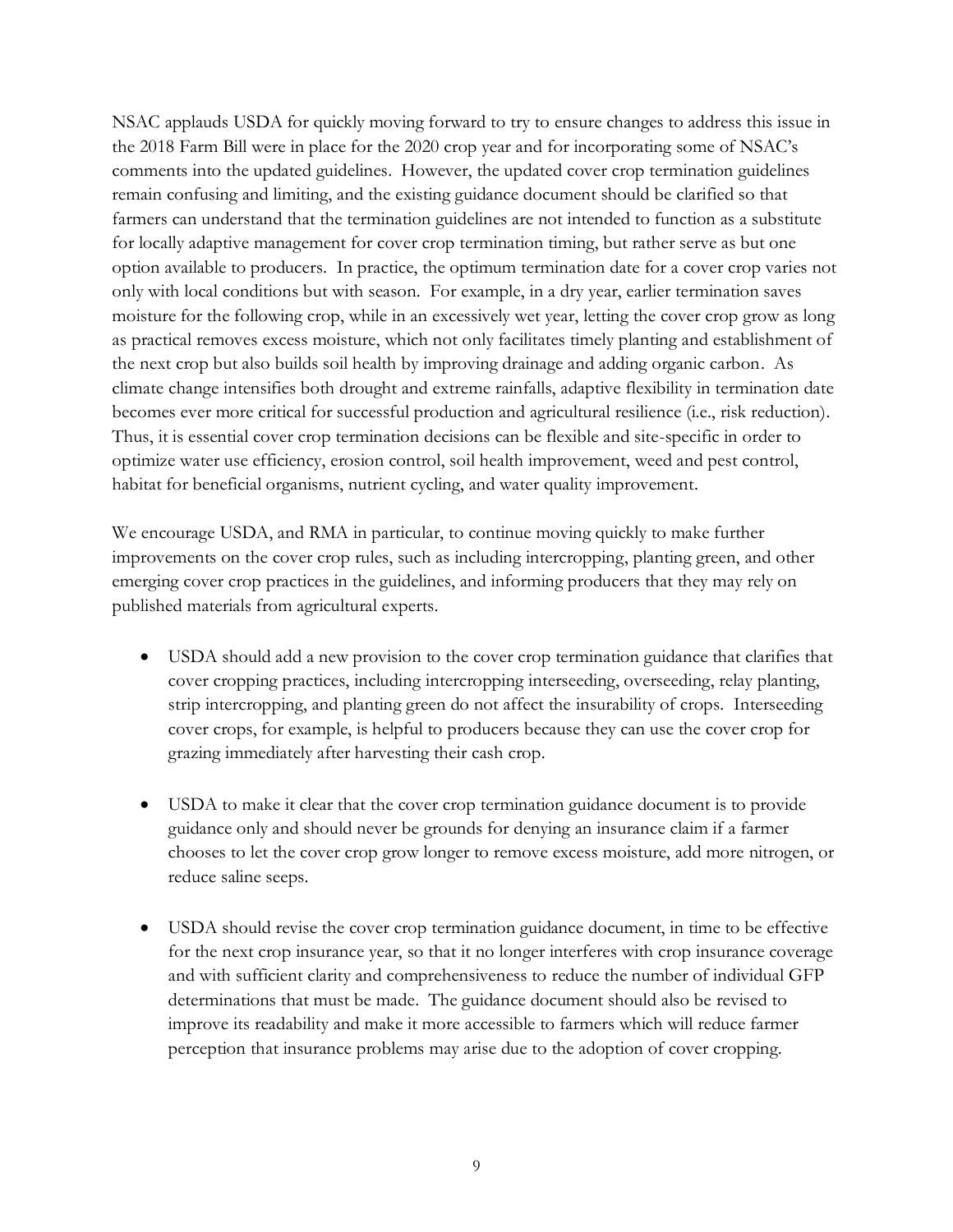• USDA should conduct a scientific review of the June 1 termination deadline, which many Northern tier dryland farmers report is neither realistic nor helpful for their conservation efforts and goals.

Once these and other improvements are made, USDA will be able to proceed to address the larger issue of ensuring that all conservation practices acceptable as Good Farming Practices within the federal crop insurance program.

### **8. Modify the Good Farming Practices definition and handbook to clarify that all NRCS conservation practices and standards, without exception or caveat, are Good Farming Practices (GFP).**

Farmers who implement conservation practices and enhancements in line with NRCS standards should not find themselves in conflict with RMA rules as a result. Conservation is a key element of risk management and RMA rules and policies should reflect this understanding. RMA and NRCS, two Farm Production and Conservation (FPAC) agencies, should coordinate so that neither issues a contradictory rule or recommendation that impacts farmers.

RMA's current policy goes part way there, recognizing that conservation activities can be GFP, but makes an exception any time an AIP or adjuster believes the conservation practice inhibited yield. This has resulted in farmers being ineligible for an indemnity payment when they were attempting to follow an NRCS conservation practice in good faith. The current RMA GFP definition and policy furthers the perception amongst farmers that adopting conservation standards and practice adoption may cause one to lose coverage or to negatively impact one's indemnity payments.

RMA should revise its policy and affirm in its communications with farmers that any NRCS conservation practice or enhancement is an RMA compliant GFP and in no way can jeopardize indemnity payments if any insurance loss occurs. RMA should be required to file interagency comments every time conservation practice and enhancements standards are open for review, and once those standards are adopted, the determination should be made that the practice is a GFP. GFP determinations should not prevent farmers from adopting conservation practices and enhancements.

### **9. Support advanced grazing management systems, including management intensive rotational grazing (MIRG), through federal working lands conservation programs.**

MIRG and other advanced grazing management systems adapted to locale have been shown to restore soil and forage health, improve livestock health and production, sequester at least one ton of carbon per acre annually, and achieve a far lower net greenhouse gas footprint for livestock production, sometimes attaining or exceeding net zero emissions (Machmuller et al., 2015; Teague et al., 2016). Farmers indicate that hurdles to more widespread adoption of MIRG practices include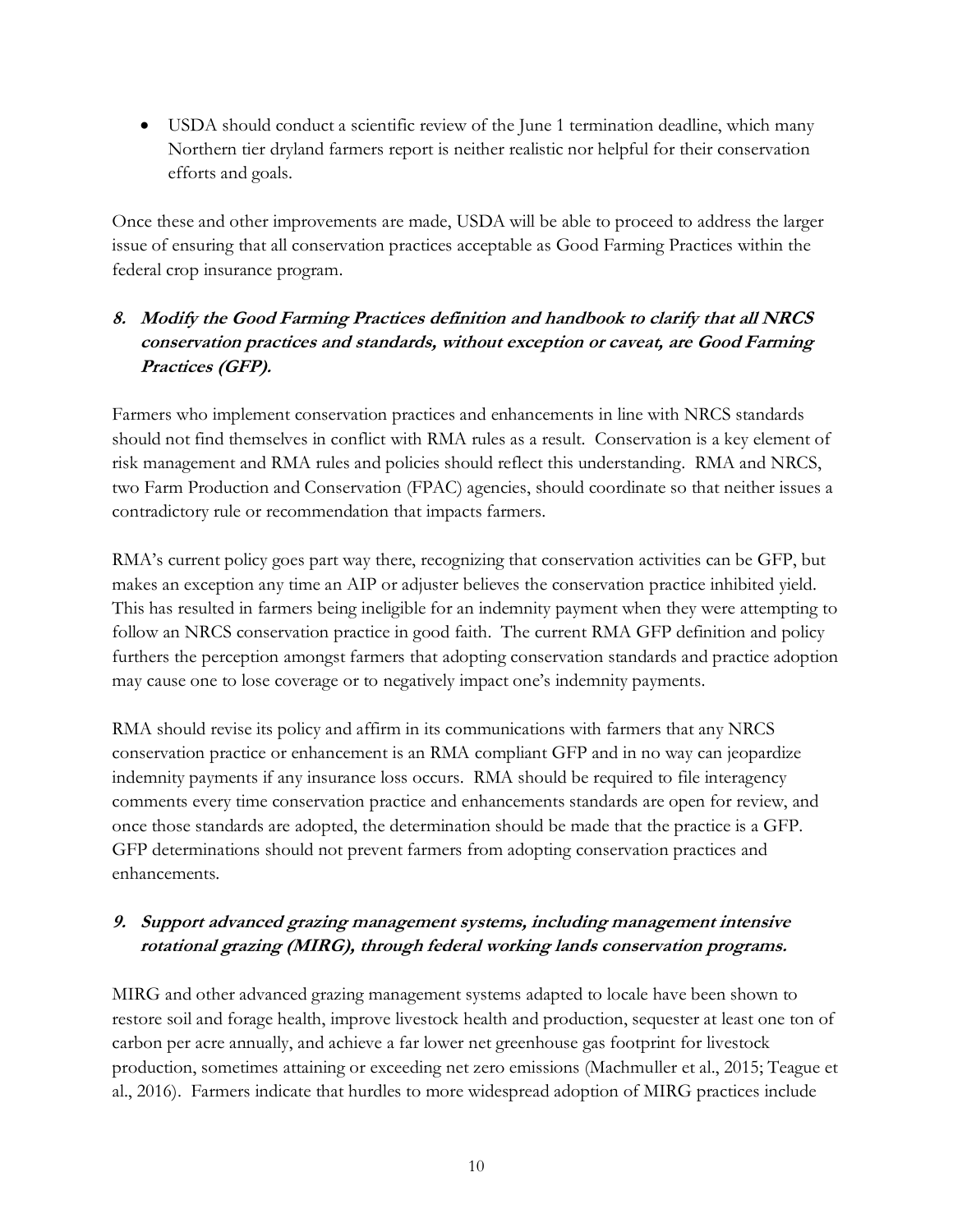the initial costs of infrastructure, acquiring new management skills, lack of educational and technical assistance resources, and other socioeconomic factors.

To deploy innovative practices that have been proven to improve the resilience and carbon sequestration potential of livestock production systems, and to promote and support their adoption throughout the country, we urge the following:

- Modify various NRCS grazing conservation activities to reflect that MIRG systems can dramatically improve soil health, carbon sequestration, and water quality;
- Encourage further adoption of advanced grazing management systems, including MIRG, through robust ranking consideration, increased payment rates, technical assistance and training for implementation, and bundled payment options under CSP and EQIP;
- Dedicate funding to support research, demonstration, education, workforce development, and planning and outreach projects on advanced grazing; and
- Establish a grazing apprenticeship support program to provide the training that ranchers need to transition to advanced grazing management systems.

# **10. Expand the Conservation Reserve Program (CRP), including its Grasslands Initiative, to explicitly support carbon sequestration goals.**

NSAC also strongly encourages the Farm Service Agency (FSA) to expand the role of the Conservation Reserve Program (CRP), including its Grasslands Initiative, to explicitly support carbon sequestration goals. FSA could support highly effective carbon-sequestering and climatemitigating practices such as forested riparian buffers and improved range and pasture by using the Clean Lakes, Estuaries, and Rivers (CLEAR) initiative, the Conservation Reserve Enhancement Programs (CREP), and the Grasslands Initiative to their full and complete potential. USDA should:

- Protect and enhance CLEAR bonus and practice incentive payments (PIPs) to their full amount. NSAC has long advocated for increased incentives for the Continuous Conservation Reserve Program (CCRP), including CLEAR, as they represent the most cost effective and beneficial enrollments in the program. We thank USDA's reversal of the previous Administration's reduction in the CCRP PIPs and rental rate bonus, as well as the addition of the new climate smart practice incentive, to encourage enrollment in the CCRP and CLEAR and signaling to farmers that enrollments of high return practices like riparian buffers, prairie strips, and grass waterways will be financially rewarding.
- Allow for adoption of the 2018 Farm Bill's improved management options without any payment rate reductions in CREP negotiations with states;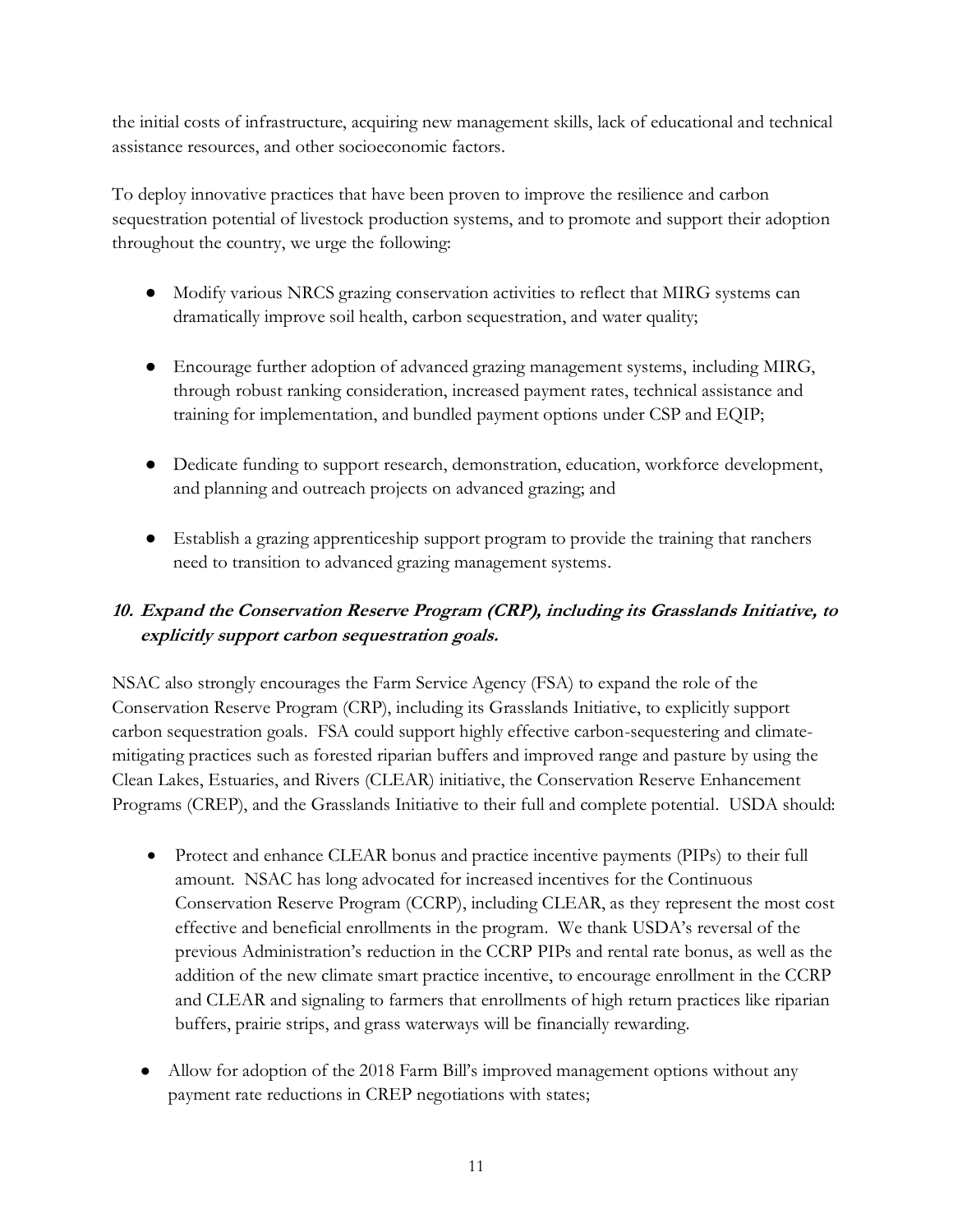- Contact all landowners who enrolled through a general sign-up well in advance of contract expiration of their options for continuing in the program under CLEAR, CREP, and Grasslands; and
- Create and pilot a new agroforestry initiative within CRP to encourage transition to perennial production systems.

### **11. Stop offering payments to new or expanding concentrated animal feeding operations (CAFOs).**

The increasing use of liquid manure storage facilities has been the major driver of increased total U.S. agricultural greenhouse gas emissions between 1990 and 2018 and also threatens water quality and drinking water safety. NRCS has a responsibility to protect natural resources and the environment, so it is extremely problematic that the agency has continuously supported and subsidized CAFO expansion in areas already at high environmental risk and that disproportionately impact communities of color. We urge NRCS to:

- Limit eligibility of CPS 359 (Waste Treatment Lagoon) and other related livestock waste standards to existing CAFO operations only. NRCS should not offer financial assistance under CPS 359 or other standards for new or expanding CAFOs;
- Strengthen requirements such that liquid manure be applied at ecologically acceptable rates and appropriate times of year;
- Reallocate the 50 percent of EQIP funding for livestock production to support more sustainable pasture-based livestock, dairy, and poultry operations by providing technical assistance, outreach, and more robust payments to producers seeking to initiate, improve, or transition to grass-based operations;
- Target EQIP waste management practices to seasonally confined livestock operations that keep animals on pasture for as much of the year as possible. NRCS should prioritize technical and financial assistance to producers who pasture their animals as much as their climates permit and support those farmers efforts to manage the unavoidable manure accumulations during the coldest parts of the year;
- Require that existing CAFOs receiving EQIP funding not simply develop, but also implement comprehensive nutrient management plans; and
- Provide incentives, including both financial and technical support, through existing programs to livestock producers to adopt alternative manure management practices in lieu of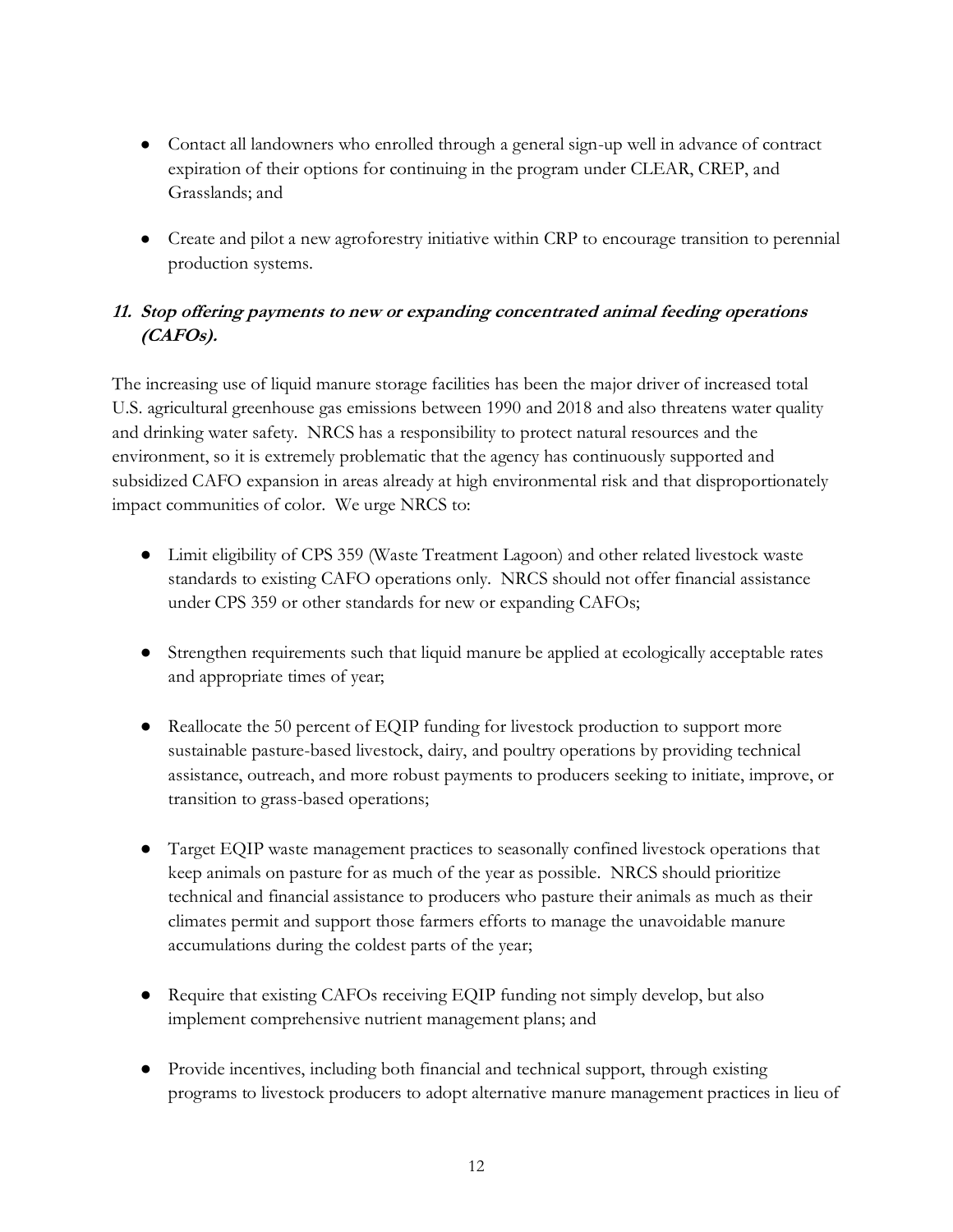liquid manure storage, including composting, dry stacking, and field application in solid form. NSAC urges USDA to fund and support programs to address alternative manure management practices as detailed in the Alternative Manure Management Program provision in the *Agriculture Resilience Act* (H.R. 2803; S.1337).

Without stronger safeguards, conservation funding further entrenches CAFOs and their harmful environmental and public health externalities and allows them to persist at the expense of climate-friendly alternatives.

## **12. Increase USDA agricultural data integration and analysis, both within and across Agencies.**

Key research insights needed to advance innovation can be uncovered by increasing integration and analysis of USDA's agricultural data across programs and agencies. Several opportunities exist to immediately improve data innovation and research at USDA, both internally and externally, by partnering with researchers at land grant institutions or other agricultural colleges and universities. We encourage USDA to:

- Continue working to create an internal data dashboards system for USDA Mission Areas and to extend it to all Mission Areas. This shared, internal platform makes data available all those in leadership to inform decision-making and increase the Agency's ability to generate robust data insights;
- Incorporate more types of data into these dashboards to advance research and organizational decision-making efforts; and
- Establish agreements with trusted researchers at land-grant universities to answer key research questions related to the agency's production and environmental goals. Section 1619 of the 2008 Farm Bill allows USDA to share its agricultural data with land grant institutions for the purposes of technical assistance.

Expanding research capacity will help create a strong scientific basis to drive innovation forward.

## **13. Create a coordinated five-year strategic plan for organic research at the Agricultural Research Service (ARS) and the National Institute of Food and Agriculture (NIFA) and commit to organic research funding reaching at least 6 percent by 2024, with an emphasis on climate mitigation and adaptation.**

Since passage of the Organic Food Production Act in 1990, USDA has supported organic agriculture mainly as a market niche based on consumer demands for food free from the National Organic Program's (NOP) prohibited substances. However, with increasing recognition and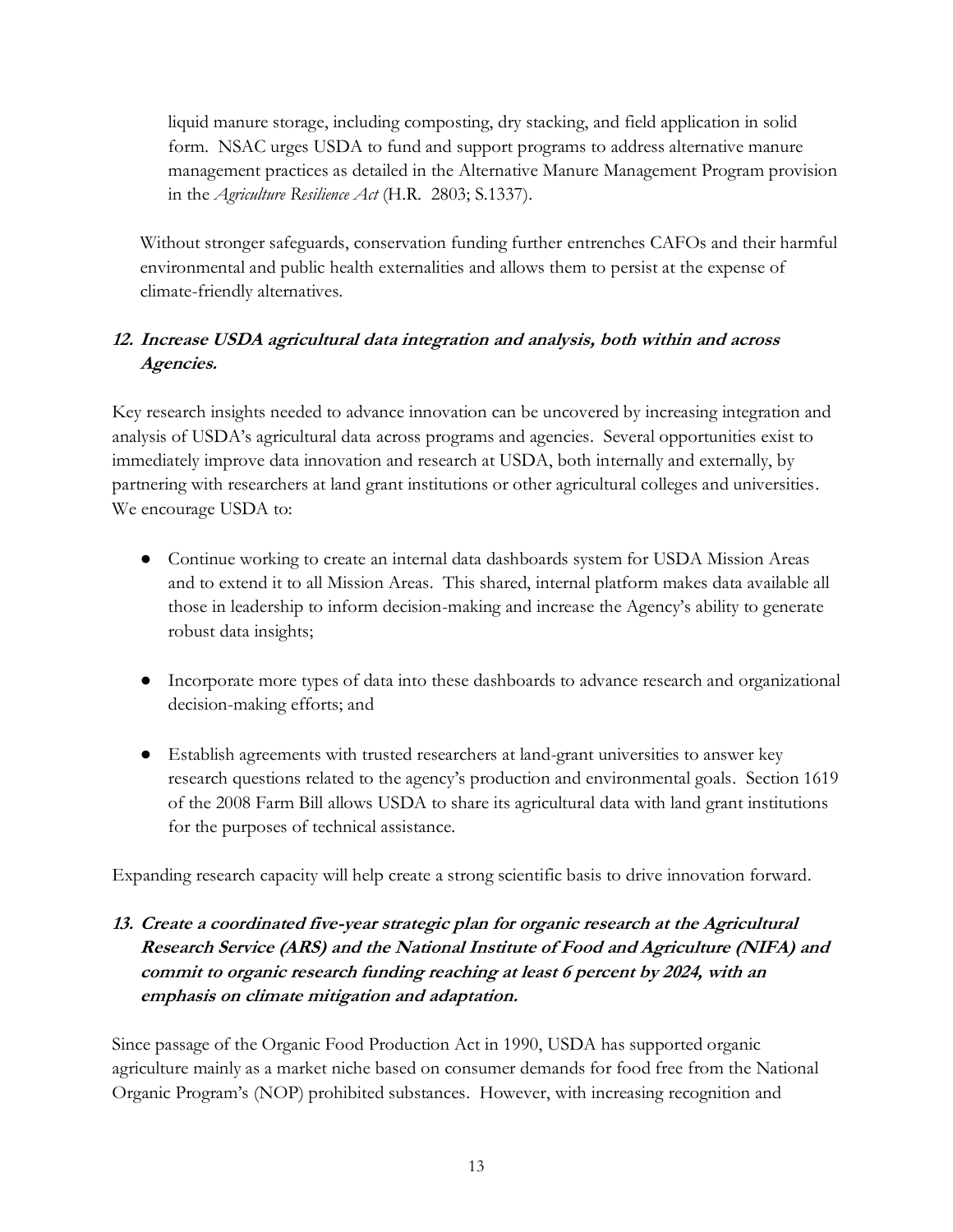scientific validation of organic production as a major contributor to resource conservation, soil health, and climate resilience and mitigation, it is vital that USDA reframe organic agriculture as a leading tool for addressing the climate crisis and other environmental and natural resource concerns.

Recent research indicates that organic systems enhance soil health and carbon sequestration, agricultural resilience, and yield stability, showcasing the climate mitigation and adaptation potential of organic agriculture. Continued investment in research and development of practical solutions to challenges faced by organic producers, such as improved methods for weed control and nutrient management and the need for crop cultivars and livestock breeds better suited to climate-friendly organic management practices, will help organic producers to increase production levels to match conventional agriculture production systems, while further reducing the environmental and greenhouse gas footprint of organic production systems. Organic agriculture is a clear example of an innovative approach that is both ready to go and high priority for continued research and innovation.

Increasing emphasis and investment in organic research through NIFA programs, such as the Sustainable Agriculture Research and Education Program (SARE), the Organic Transitions Program (ORG), the Organic Agriculture Research and Extension Initiative (OREI), and the Agriculture and Food Research Initiative (AFRI), are steps USDA can take now to advance organic production systems and further our understanding of their climate mitigation and adaptation potential. While NIFA programs focus on short- and medium-term research, the need for long-term research on organic agriculture, particularly on aspects of climate mitigation and adaptation, is also critical. Programs at ARS such as the National Program 216: Sustainable Agricultural Systems and National Program 212: Soil and Air must expand their investment in organic systems especially with regard to soil health, climate mitigation, and resilience, and should be coordinated with NIFA programs with similar priorities.

USDA should dedicate agricultural research funding specific to organic production systems at a level that is at least commensurate with the market share of organic food in the U.S. food system, which is currently six percent and projected to continue growing. Therefore, we urge USDA to create a coordinated five-year strategic plan for organic research at ARS and NIFA and to provide at least six percent of research funding to organic agriculture by 2024 to advance organic production systems' potential to sequester carbon and reduce greenhouse gas emissions, to protect water quality by reducing nutrient losses by 50 percent or more, and to recycle food waste to the land via a composting process that converts the waste into a valuable soil amendment.

**14. Establish an Agency-wide priority to support the widespread adoption of resourceconserving and climate-friendly organic systems through adequate and appropriate technical assistance and nationwide access to relevant conservation activities under federal conservation programs.**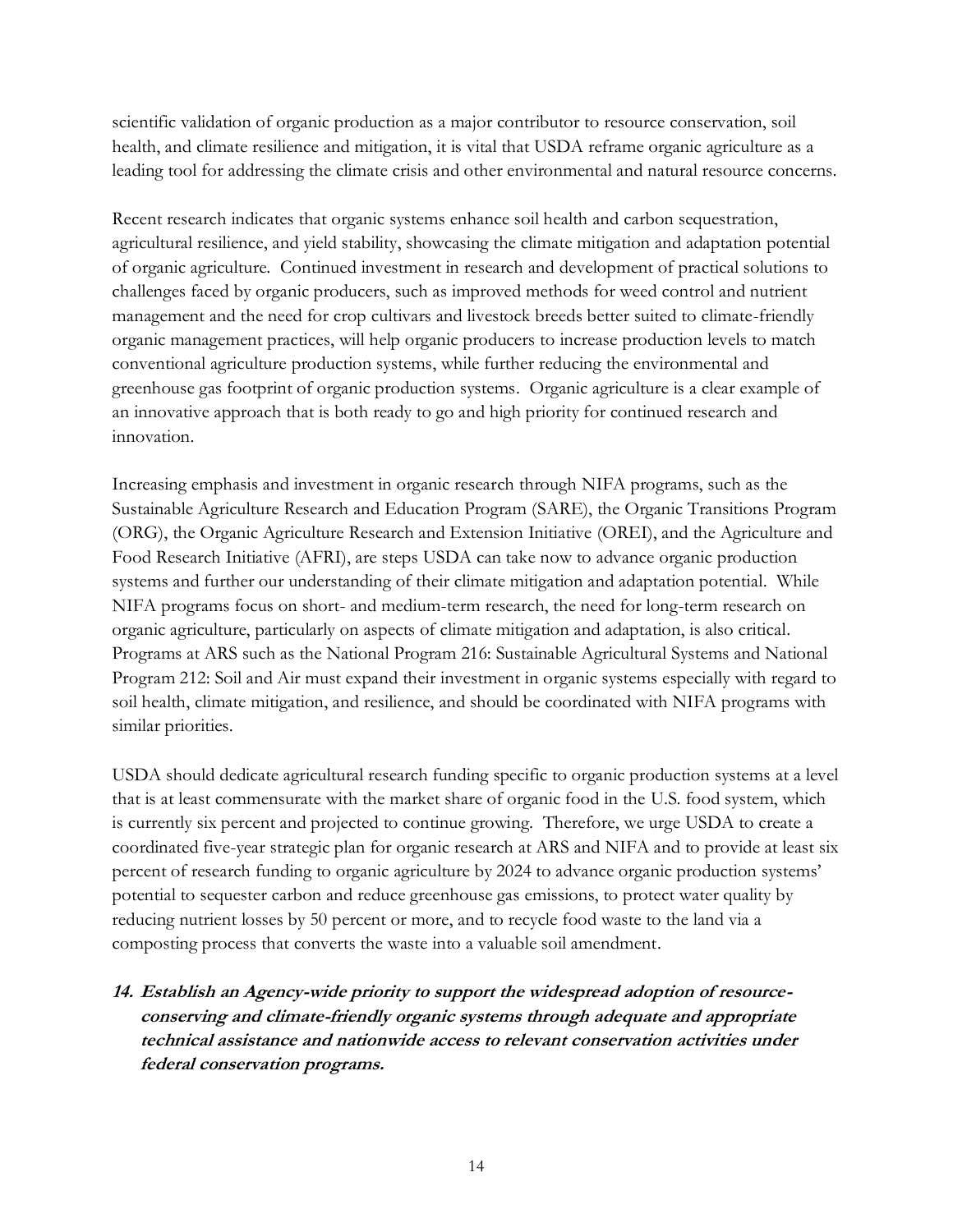Federal programs like the National Organic Certification Cost Share Program (NOCCSP) require sizable investments in order to keep pace with the continued and accelerating growth of the organic market. Furthermore, NRCS should have dedicated staff to guide and enroll organic producers in working lands conservation programs, such as CSP and EQIP, and conservation practices and enhancements should be aligned with the requirements producers need to meet under the Organic System Plan (OSP) to encourage transition to organic farming. USDA can further support organic and transitioning to organic producers by:

- Supporting NOCCSP to help farmers meet current and future consumer demand and expand outreach and education opportunities for historically underserved and beginning farmers and ranchers;
- Restoring the funding formula for NOCCSP to the levels delineated in the 2018 Farm Bill of a 75 percent reimbursement of certification costs up to \$750 per scope;
- Conducting a survey and publishing data on the current costs of organic certification including the disparity with the current level of certification support of \$750 – by the end of 2022 to ensure it can be considered by Congress as Members begin deliberation and drafting of the 2023 Farm Bill;
- Increasing support for organic and organic-transitioning producers by establishing "new or expected resource concerns related to organic production" as a program purpose for NRCS working lands conservation programs, like EQIP and CSP (as mandated in 2018 Farm Bill);
- Build national NRCS capacity to work effectively with organic and transitioning producers, including conservation planning, program enrollment, and selection and implementation of NOP-compliant conservation activities that help producers meet NOP requirements to conserve and improve soil, water, and other resources, build biodiversity, and to protect organic production areas from unintended exposure to NOP prohibited substances;
- Maintaining the separate ranking and funding pool for organic producers in EQIP and CSP; and
- Providing technical assistance to Congress as Members consider increasing the contract payment limit from \$140,000 to \$450,000 for organic producers under EQIP to remove the bias in contract payments between organic and non-organic producers.

# **15. Fund the development of farmer-ready cultivars and breeding networks for a changing climate**

A tremendous opportunity exists for development of farmer-ready cultivars to meet the challenges of climate disruption through cost-efficient development of crop cultivars using classical breeding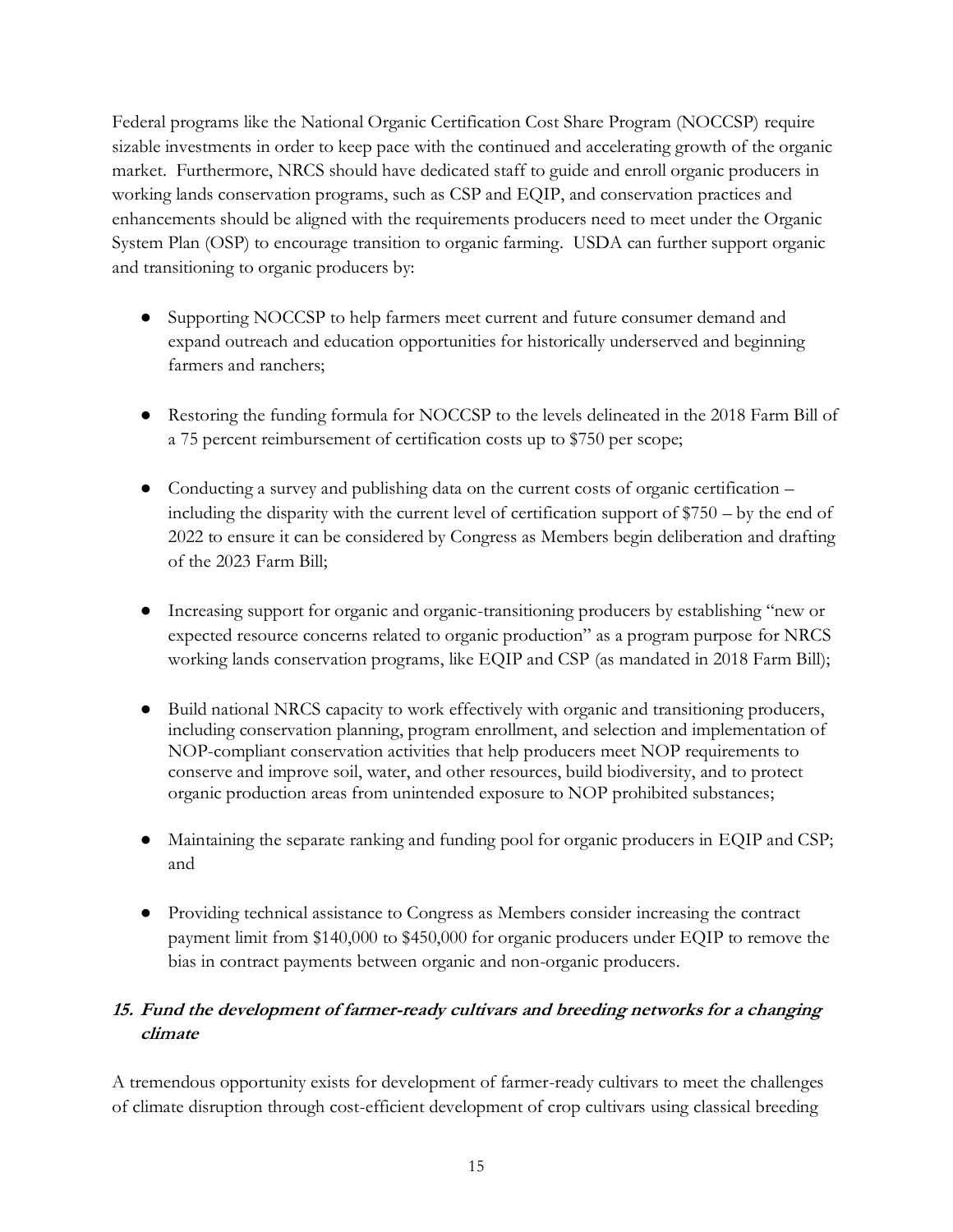amplified by modern genomic analysis. Recent advances in understanding the role of plant-soil microbiomes and plant genetic traits in crop nutrient and water use efficiency, resilience to diseases, weeds, and abiotic stresses (drought and other weather extremes brought on by a changing climate), overall vigor and capacity to increase yield in organic and other sustainable production systems demonstrate the need to make this a priority within the agency.

Additionally, farmer participation in plant breeding networks can hasten development and adoption of regionally adapted, resilient, farmer-ready public crop cultivars. Plant breeding networks that include farmer researchers, funded through OREI, for instance, have achieved the development of several dozen new cultivars and several hundred advanced breeding lines with valuable agronomic, resilience, and market traits which compare favorably with those of genetically modified crops at a small fraction the R&D cost.

USDA should expand support for public cultivar development (distinct from genomics and other basic crop genetics research) by:

- Dedicating at least \$50 million per year to this research and prioritizing farmer-participatory breeding endeavors leading to the release of farmer-ready public cultivars that are regionally adapted, climate-resilient, and resource-efficient cultivars, and that meet market needs of farmers; and
- Creating a separate AFRI sub-program funded at least \$10 million per year dedicated for public cultivar development.

Steps should also be taken to ensure that new cultivars developed with public funding remain in the public domain, not subject to utility patents or other excessively restrictive intellectual property provisions.

# **16. Increase research that engages farmers, ranchers, and stakeholders in perennial production systems and incentivize widespread adoption of these production systems.**

Perennial production systems, including agroforestry, alley cropping, permaculture, and silvopasture, are highly promising – both in terms of production and environmental benefits. Conversion of annual cropland to any of these forms of perennial agriculture typically sequesters 2,000 lbs. carbon per acre, or more, annually, compared with just 400-600 lbs. per acre for conversion of conventional production of annual crops to either organic or conservation agriculture management of the same annual rotations. Perennial cropping systems and crop-livestock integrated systems cycle nutrients efficiently, protect soil from erosion and degradation, and require far less fertilizer per acre-year. Low fertilizer inputs combined with year-round living roots minimize excesses of soluble nitrogen and phosphorus in the soil, and thereby curb emissions of the powerful greenhouse gas nitrous oxide, and protect water quality by reducing nutrient losses.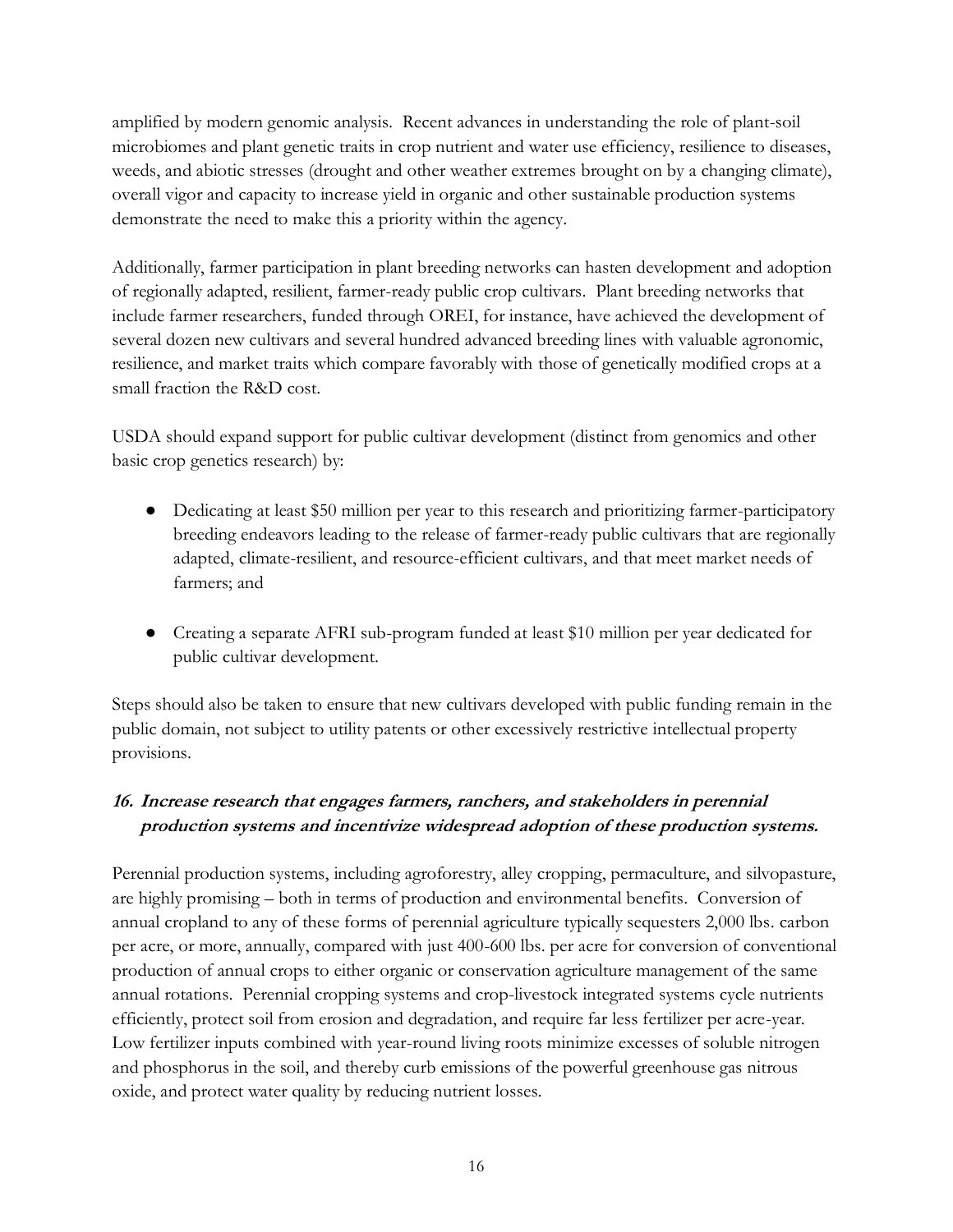These highly resilient production systems should be prioritized by USDA and advanced through additional research, education, and extension that engages end users and all stakeholders in permaculture systems to build productivity to levels that will meet the needs of the U.S. population, while maintaining a small environmental and climate footprint. By leveraging existing sustainable agriculture research programs such as SARE and the USDA Agroforestry Center, the Agency can encourage widespread adoption of relatively "low-tech" and accessible practices and systems that have a tremendous relative advantage to annual cropping systems in terms of soil, water, other resources, and carbon sequestration.

### **17. Increase support for composting as a climate-friendly alternative to landfill and manure lagoon disposal of organic residues.**

Diverting organic materials from manure lagoons or landfills (e.g., food waste, yard waste, municipal leaves) to make compost for agricultural use has a significantly lower greenhouse gas emission footprint than the anaerobic decomposition that would occur in lagoons and landfills. Compost also enhances plant growth and soil organic carbon accrual on treated acreage (DeLonge et al., 2013). Composting – and land-applying organic residues that would otherwise be disposed of as "waste" – is an important strategy for climate mitigation and adaptation and to improve the resilience of the agriculture and food system.

Compost works synergistically with living plants to enhance soil health, carbon sequestration, and efficient nutrient cycling, provided that compost is applied at rates in accordance with sound nutrient management practices to avoid accrual of excess soil phosphorus. Recycling the nation's organic "wastes" back to the soil via composting can greatly improve the health and carbon sequestration of many millions of acres of agricultural lands.

USDA should increase support for composting as a climate-friendly alternative to landfill and manure lagoon disposal of organic "wastes" by:

- Renaming conservation practice standard (CPS) 317 (Composting Facility) to "Composting and Composting Facility" and expanding the purposes, criteria and considerations to include the composting process itself and the proper use of compost based on sound nutrient management; and
- Revise criteria for CPS 317 (Composting Facility) and CPS 633 (Waste Recycling) to support composting of both on-farm and off-farm sourced organic residues so that they do not become "wastes" discarded in landfills or held in waste lagoons, where they will emit large amounts of methane.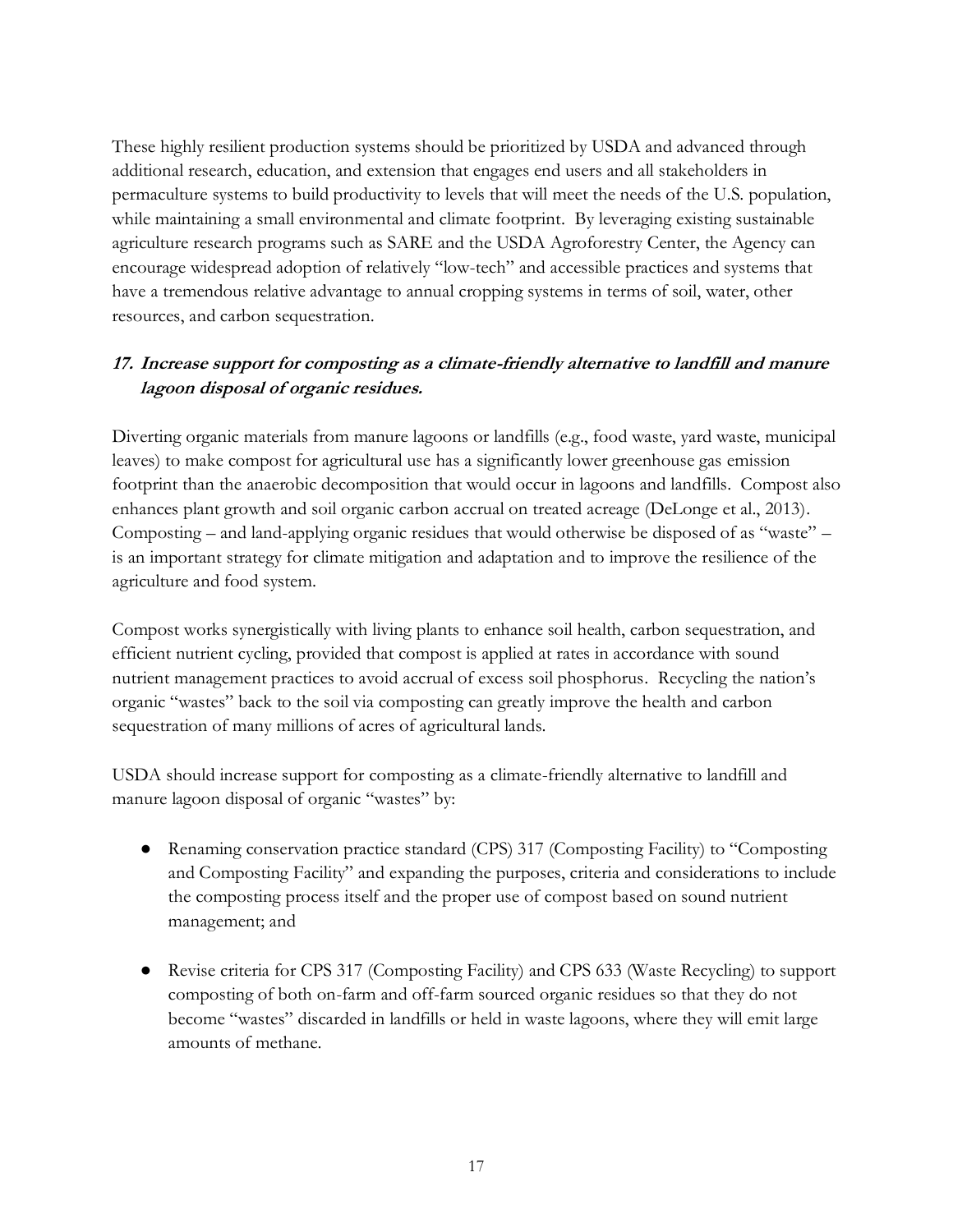Both of these recommendations would improve soil health and water quality, and they represent ready to go approaches that USDA can implement now.

### **18. Improve the Interim Conservation Practice Standard (CPS) 808 Soil Carbon Amendment and make it a national and permanent practice standard as soon as possible.**

This standard promotes soil health, soil carbon sequestration, and compost use as a conservation practice. The use of compost and other organic amendments plays a central role in most organic production systems, and it can be highly effective in promoting both soil carbon sequestration and resilience to weather extremes and other stresses when done in accord with sound nutrient management and in conjunction with maximizing soil coverage, living root, and biodiversity. Therefore, CPS 808 can play a major role in achieving the Biden-Harris Administration's greenhouse gas mitigation goals within the agricultural sector.

NSAC appreciates that NRCS has continued to develop and modify the standard to optimize conservation outcomes and encourages further refinement. Because the standard covers a collection of highly disparate amendment materials with divergent properties and impacts on soil carbon and nutrient dynamics, different management considerations may be needed for these diverse carbon sources, warranting revisions to the standard. The impact of management practices on soil organic carbon and soil health will differ among the various amendment types covered by the standard, and best results may accrue from mixing different materials.

NSAC encourages NRCS to improve the biochar section of the standard due to its distinct properties and novelty. Biochar is a highly promising, relatively new technology, so this section of the standard will need to be updated to refine guidelines for practical application as additional research is published. Additionally, the standard should specify that production of biochar, compost, or other organic amendments should not be based on annual crop residues, native vegetation or other plant biomass whose harvest and removal for this purpose degrades soil health or reverses or compromises carbon sequestration of the "donor" acres. Furthermore, the standard should prohibit production of biochar derived from expired/disposed neonicotinoids and/or fungicides coated seeds.

Overall, NSAC appreciates NRCS's ongoing work to refine and improve Interim CPS 808, and we also note that each of the amendment types addressed in Interim CPS 808 may require separate sets of criteria for their optimal use for carbon sequestration and other conservation objectives. Once Interim CPS 808 is revised, we urge NRCS to make it a national, permanent conservation practice standard as soon as possible.

### **19. Establish a Monitoring, Evaluation, and Reporting Initiative to create outcomes-verified data and metrics needed for tax credits, supply chain initiatives, and carbon trading.**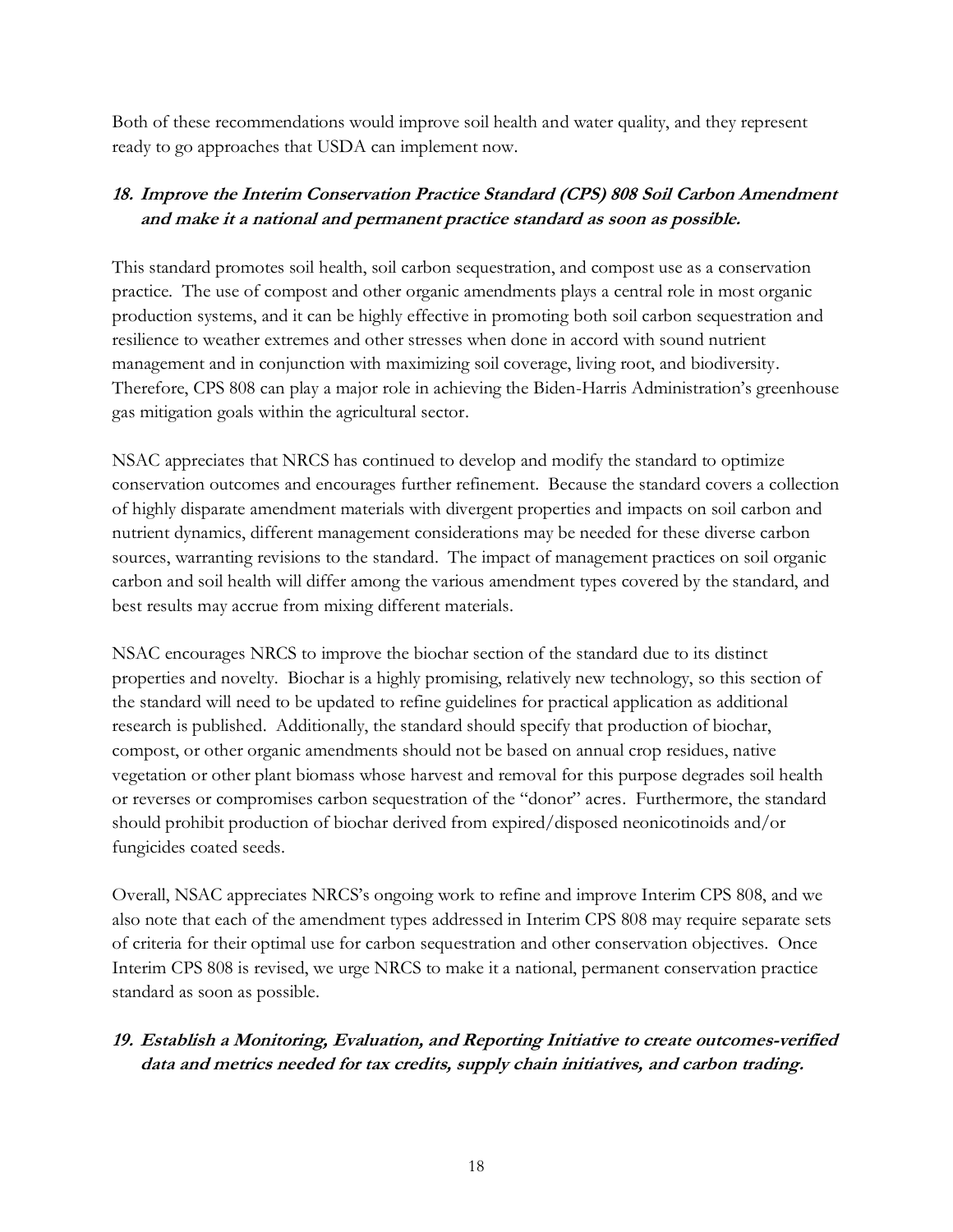Measurement, evaluation, and reporting (MER) requirements on conservation outcomes are needed for all conservation programs and initiatives, including a description of all the approaches, methods, and metrics USDA is developing or already has in place. This information is necessary in order to define, evaluate, and communicate outcomes specifically related to the potential of USDA conservation programs to help farmers mitigate impacts of climate change. Recent and ongoing advances in sensor technology and real-time in-field monitoring of soil carbon and nitrogen dynamics as well as crop-soil water relations, crop nutrient status, and plant diseases should help make effective MER more feasible in the near future.

While USDA is currently able to measure conservation effects on a national, regional, and landscape scale through the Conservation Effects Assessment Program (CEAP), CEAP is not able to assess the effects of individual USDA conservation programs, practices, and initiatives – which will be needed in order to establish outcomes-verified data on the carbon sequestration rates of various NRCS practices and integrated suites of practices. To build the necessary partnerships, infrastructure, and capacity to measure, evaluate, and report on the effects of conservation programs and initiatives on carbon sequestration and net greenhouse gas footprint, USDA will need a dedicated source of funding.

#### **20. Increase support for small- and mid-sized slaughter and processing capacity to build resilience and incentivize widespread transition to pasture-raised livestock and poultry.**

Pasture-based livestock systems build soil health, control erosion, and capture carbon from the atmosphere, so USDA should encourage and incentivize transition to pasture-based systems to support climate change mitigation and adaptation. There is an opportunity for this sector to assist with climate change mitigation efforts through improved soil health and carbon sequestration gained from well-managed grass-based livestock production. However, you cannot have locally produced, grass-fed beef or pastured poultry in schools or neighborhood grocery stores without the processing capacity and infrastructure to get it there. Small-scale meat production can help conserve farmland and benefit local rural economies.

A key bottleneck in the local, sustainably-raised meat value chain is limited availability of processing services, exacerbated by increased demand for local meat resulting from pandemic-driven supply chain backlogs. Limited access to processing keeps current producers from expanding and new producers from entering the market, when we should incentivize transition from an industrialized system that contributes to climate change to a pasture-based system that, when properly managed, contributes significantly to carbon sequestration, soil health, and can have a negative net greenhouse gas footprint.

In 2016, NSAC with support from Secretary Vilsack, built a network over the last five years of small processors and the farmers and ranchers that utilize those processors via small plant roundtables in partnership with USDA. The roundtables uncovered several issues small meat processors and climate-friendly producers experience, including a lack of scale appropriate regulations and access to slaughter. USDA must prioritize measures to support small-scale slaughter and processing facilities that have enabled farmers and ranchers to access slaughter and processing, particularly now as we witnessed the vulnerability of our current processing infrastructure seen through the prominent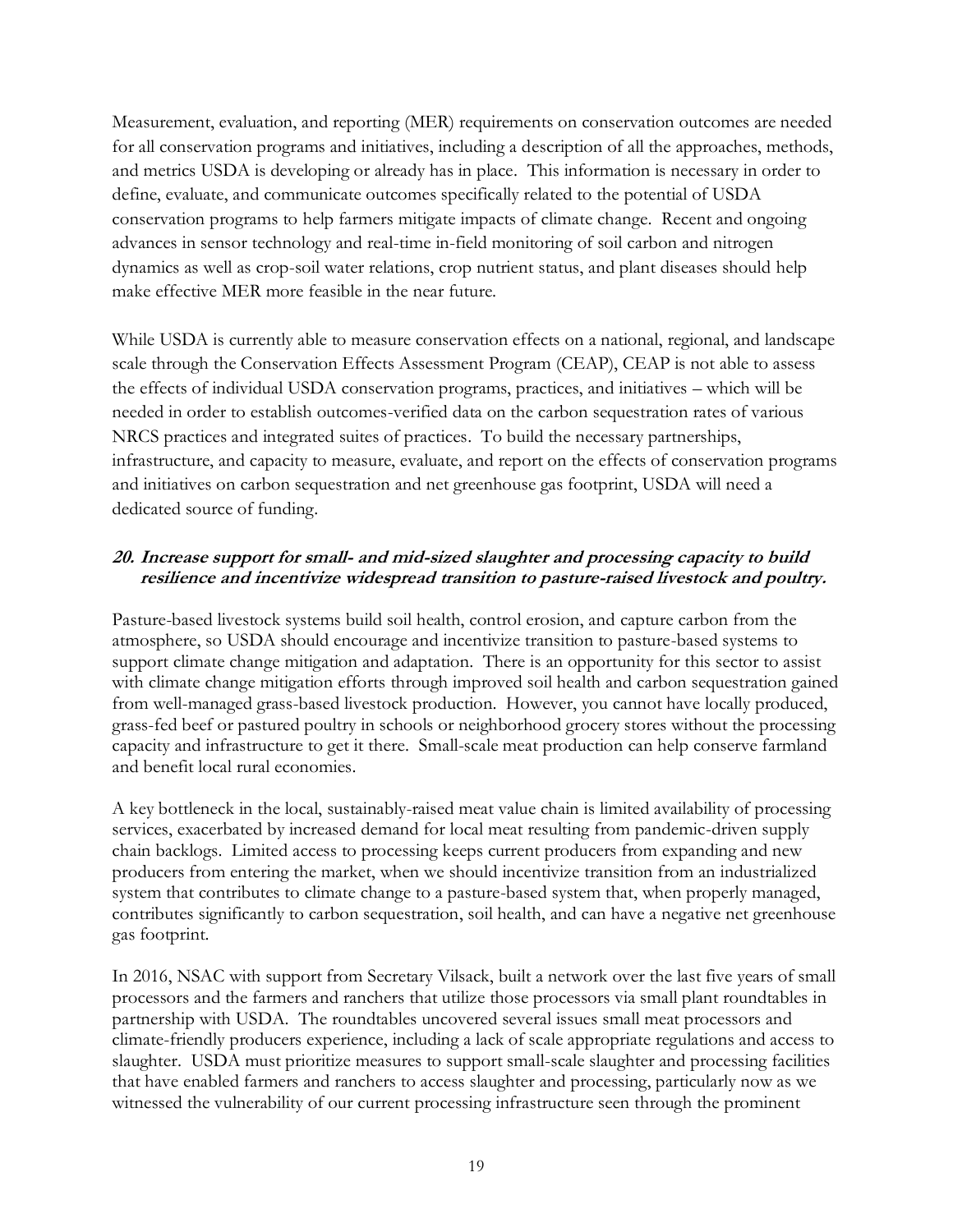closures of large-scale plants during the COVID-19 pandemic, which further proved the need to transition from our current large scale system that harms farmers, workers, the planet, and consumers.

NSAC urges USDA to increase support for small processing by:

- Providing funding to expand small scale slaughter and processing facilities and infrastructure;
	- o Implementing a small plant infrastructure program through their broad authority in the *Consolidated Appropriations Act, 2021* and the *American Rescue Plan Act of 2021*<sup>2</sup> . USDA should use \$1 billion in funds from the *Consolidated Appropriations Act, 2021* and the *American Rescue Plan Act of 2021*, to implement a food supply chain infrastructure and COVID-19 recovery and resiliency grant program to support fixed and moveable infrastructure and expansion costs that are required in order for these entities to fully respond to COVID-19. USDA must ensure that small processors are able to access a significant amount of grant funds of up to \$500,000, to strengthen their infrastructure and support other necessary investments to enable their ability to respond to COVID-19, and to fully recover from the financial costs of COVID-19; and
	- o Supporting passage and funding of the Processing Resilience Grant Program provision in the *Agriculture Resilience Act* (H.R. 2803; S.1337) and the *Strengthening Local Processing Act* (H.R.1258; S.370).
- Developing a plan to implement recommendations from the small plant study final report conducted by Oregon State University. The 2018 Farm Bill included this small plant study in Section 12107 "to review the effectiveness of existing Food Safety and Inspection Service (FSIS) guidance materials and other tools used by small and very small establishments." The final report includes specific ideas for small plant inspections and other regulatory issues, including the scale appropriate regulations mentioned below;
- Focusing on scale-appropriate regulations and fair inspections and supporting efforts to guarantee that FSIS regulations are interpreted and applied in a way that does not unfairly burden small processors. USDA should:
	- o Develop a continuing education program for inspectors specific to small and very small plants. Plant inspectors often come to small plants from a large plants that look and operate very differently from small plants without any training;
	- o Create model Hazard Analysis and Critical Control Points (HACCP) plans for multiple types of small plants, make them available on the FSIS website, and establish a searchable database of all the peer-reviewed validation studies approved by FSIS;

<sup>2</sup> The authority to do so is included in Section 751 of the Consolidated Appropriations Act, Section 751 of the *Consolidated Appropriations Act, 2021* and Section 1001(b)(3) of the *American Rescue Plan Act of 2021*.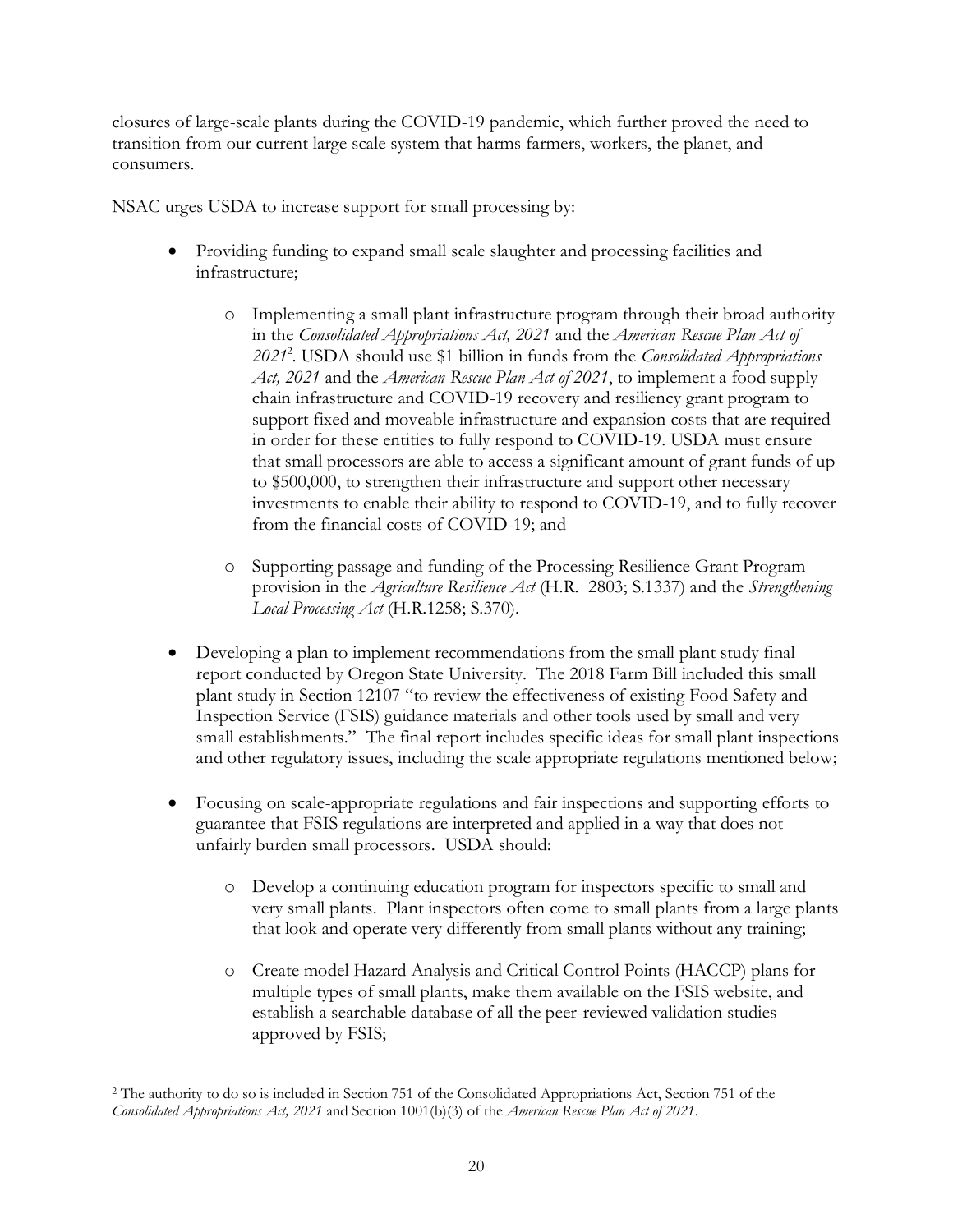- o Revise assigned pathogen-testing procedures to ensure sample size proportions are the same for large and small plants; and
- o Ensure that the report in Sec. 764(e)(2) of the *Consolidated Appropriations Act, 2021*, on possible improvements to strengthen the Cooperative Interstate Shipment program is prioritized. Two new states have recently been added and this is an opportune time to improve and expand the program to help address the pressing needs of the sector.
- Improving enforcement of meat and poultry label claims through the development of an interagency agreement that allows the Agricultural Marketing Service (AMS) to establish animal-raising labeling claim standards that can be utilized by FSIS in approving labels, and that also provides for AMS auditors to investigate questionable labels on behalf of FSIS. Misleading claims disadvantage small scale producers that meet applicable standards, such as grass-fed and pasture-raised, since products labeled with similar claims are not necessarily produced under the same standards;
- Addressing inspection overtime fee issues facing small plants by:
	- o Ensuring, at the very least, the fee reduction matches the structure in the *Small Packer Overtime and Holiday Fee Relief for COVID-19 Act of 2020* (H.R.6977; S. 3797), which proposed that FSIS reduce fees charged to very small plants by at least 75 percent and to small plants by at least 30 percent. Section 1001(d) of the *American Rescue Plan Act of 2021* provided \$100 million to USDA to help cover the costs of small and very small plant overtime fees;
	- o Setting in motion a four-year plan to reduce small and very small plant overtime fees by requesting the funds needed to eliminate fees for very small plants and reduce fees by 75 percent for small plants through 2025;
	- o Ensuring flexibility where USDA can help cover the costs of overtime fees for inspectors that are available for over eight hours a day, but still less than 40 hours a week, in a small plant; and
	- o Committing to sending only necessary inspectors (and not extra inspectors) to small plants on holidays and working with small plants around inspector scheduling during holidays.

#### **21. Include climate and agriculture-focused investments in USDA budget requests.**

USDA must demonstrate strong leadership and highlight the enormous opportunities that exist from climate and agriculture investments in its annual budget requests. Existing programs can be enhanced and expanded to provide greater investments in agriculture-focused climate solutions. NSAC urges USDA to champion no less than \$50 billion for agriculture conservation, farm-based renewable energy and energy efficiency, and agricultural research, all targeted to climate, in the *American Jobs Plan Act* as it moves forward into the legislative phase. Depending on the outcome for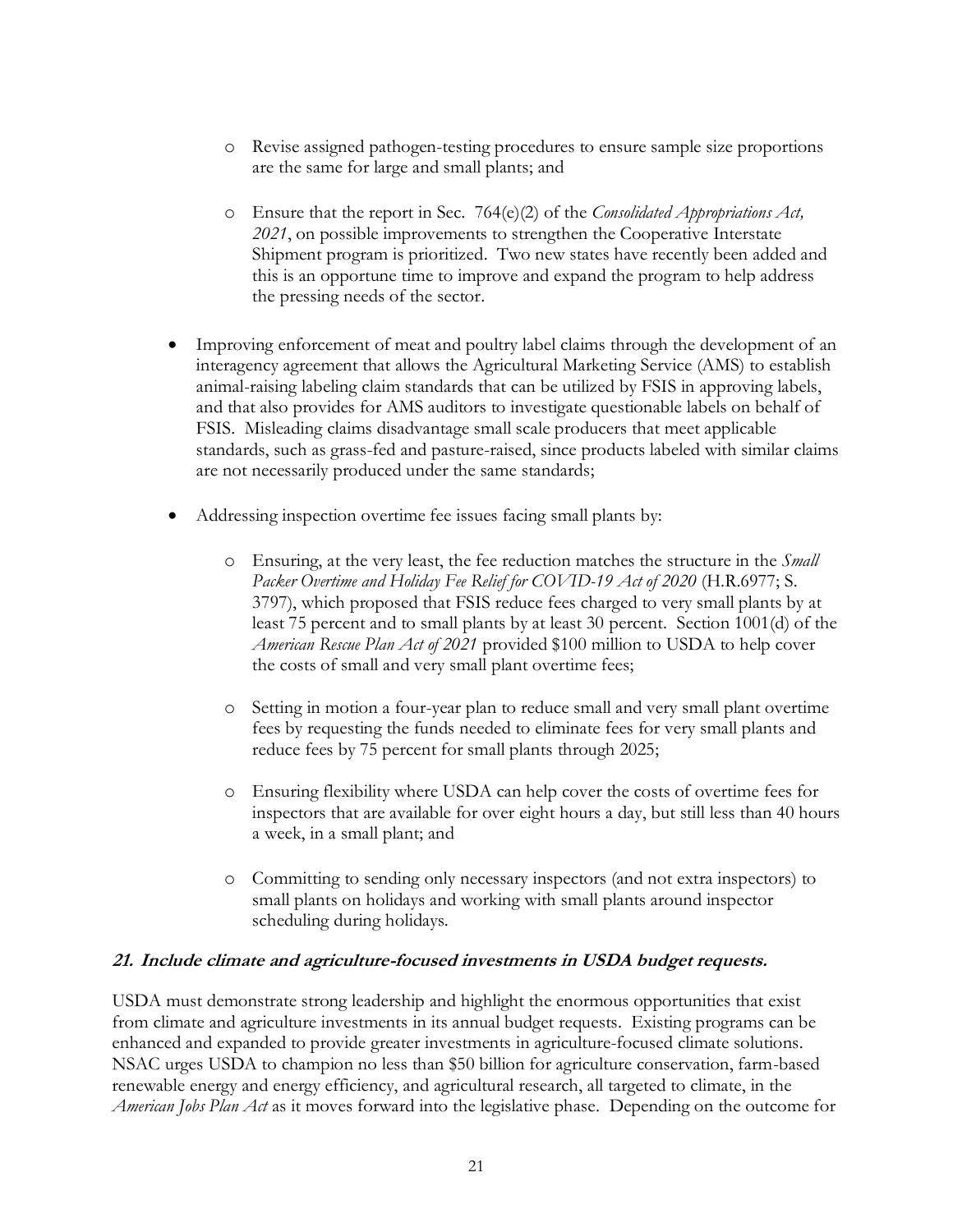agriculture in this budget bill, the proposed budget requests listed below may require some adjustment. USDA should include budget requests that grow discretionary funding available for the following programs over the course of the next several fiscal years:

- ARS and USFS Climate Hubs: increase discretionary funding to at least \$75 million annually over the course of the next four fiscal years.
- ARS Long-term Agroecological Research (LTAR) Network: increase discretionary funding to \$75 million annually over the course of the next four fiscal years and include language to utilize increased funding for sustainable agriculture research efforts focused on climate mitigation and adaptation;
- USFS and NRCS Agroforestry Center: increase discretionary funding to \$25 million annually over the course of the next four fiscal to expand the work of the existing centers and to establish regional satellite centers;
- NIFA Sustainable Agriculture Research and Education (SARE) competitive grants program: increase discretionary funding to \$100 million annually over the course of the next four fiscal years, and include language to dedicate increase to climate mitigation and adaptation research and extension, including on-farm innovation R&D;
- NIFA Integrated Pest Management (IPM): increase discretionary funding to at least \$40 million annually over the course of the next four fiscal years targeted towards climate change adaptation;
- ARS and NIFA Organic Agriculture Research: increase discretionary funding to \$80 million annually over the course of the next four fiscal years at ARS and \$90 million annually over the course of the next four years at NIFA targeted towards organic agriculture and advancing climate mitigation and adaptation through organic production systems;
- NRCS Conservation Technical Assistance: increase discretionary funding to at least \$1.1 billion annually over the course of the next four fiscal years and target the increase in funding to providing technical assistance for resource-conserving and regenerative production systems including:
	- o Reaching the goal of \$50 million annually dedicated to supporting a reinvigoration and expansion of the Grazing Lands Conservation Initiative (GLCI);
	- o Reaching the goal of \$25 million annually to fund Grazing Coordinators in all states; and
	- o Reaching the goal of \$100 million annually dedicated specifically for technical assistance in the implementation of perennial systems of agriculture (i.e., agroforestry, silvopasture, managed grazing, perennial grain crops, etc.). This includes the \$50 million annually dedicated to GLCI.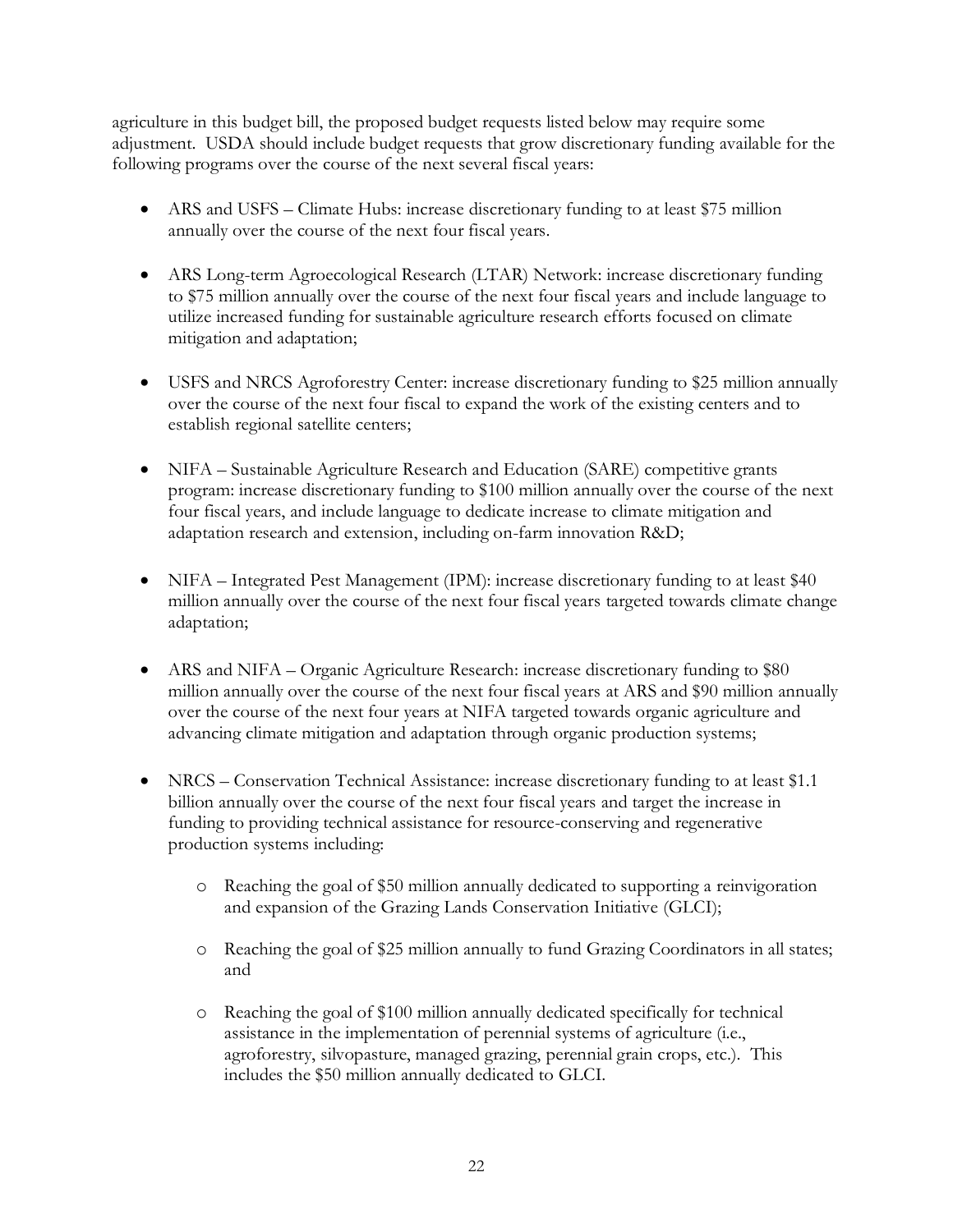- FSIS Federal Inspection Program: increase discretionary funding to \$1 billion annually over the course of the next four fiscal years, utilizing the additional funding to support the small plant inspector workforce in upholding the integrity of climate-friendly labeling claims such as pasture-raised, grass-fed, (including removing false and misleading claims from the marketplace) and conducting outreach and assistance with HACCP plans and validation studies, humane handling, and other issues facing very small and small plants with grants of federal inspection;
	- o Include Sec. 6 of the *Strengthening Local Processing Act* (H.R.1258; S.370) in USDA's proposal to Congress for the infrastructure or FY 2022 Budget Reconciliation bill. Workforce development is fundamental to the revival and growth of the small plant sector; and
	- o Request in the FSIS FY 2023 budget request and annual budget requests thereafter additional overtime fee funding to cover overtime fees for small and very small plants to ensure this fee reduction remains consistent beyond these initial years of pandemic-related funding.
- RBCS ATTRA Sustainable Agriculture Program: increase discretionary funding to \$5 million annually over the course of the next four fiscal years with the increase targeted to climate and agriculture work, including the [Soil for Water,](https://soilforwater.org/) [Agro-Solar,](https://www.ncat.org/project-promotes-solar-energy-for-ag-land/) and [Armed to Farm](https://www.ncat.org/armedtofarm/) (veteran farmers) programs and enhanced [ATTRA](https://attra.ncat.org/) basic outreach on climate mitigation and adaptation technologies;
- RBCS Rural Energy for America Program (REAP): increase discretionary funding to at least \$100 million annually over the course of the next four fiscal years;
- RBCS Value Added Producer Grant Program (VAPG): increase discretionary funding to \$75 million annually over the course of the next four fiscal years to support value-added marketing projects including for crops or animals added to rotations for soil health, carbon sequestration, or greenhouse gas emissions reduction purposes.
- RBCS Agricultural Innovation Center Program: increase discretionary funding to \$10 million over the course of the next four fiscal years and prioritize applications focused on providing technical assistance and support for climate-friendly and sustainable production and marketing systems;
- RUS Rural Water and Waste Disposal Program: increase discretionary funding to at least \$700 million over the course of the next four fiscal years and utilizing the increased funding for grants to establish rural food waste to energy projects;
- FNS Farm to School Program: increase discretionary funding to \$15 million over the course of the next four fiscal year dedicated to reducing food waste at schools; and
- Office of Urban Agriculture and Innovative Production: increase discretionary funding to \$25 million over the course of the next four fiscal year to support entering into additional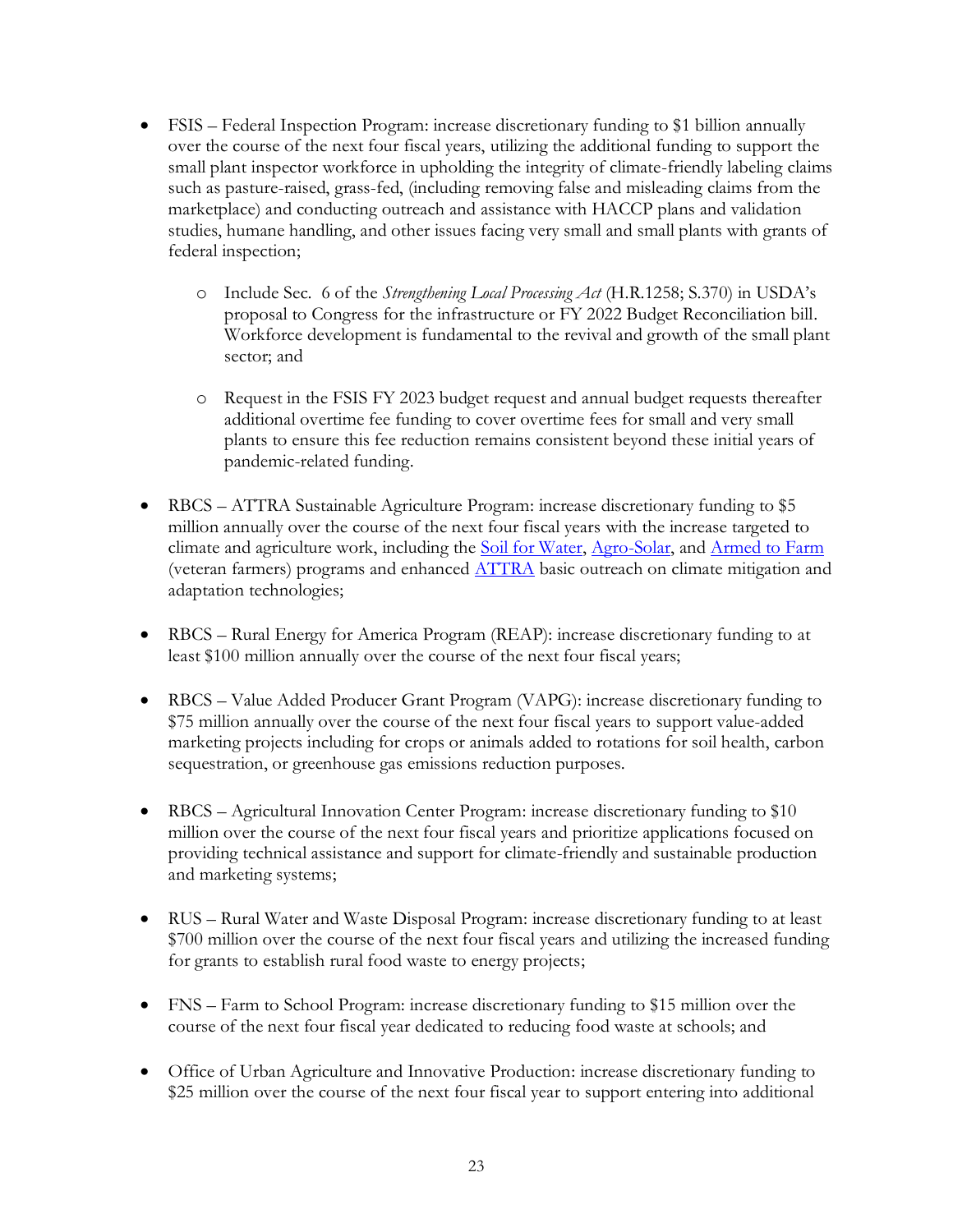cooperative agreements with local governments to host Community Compost and Food Waste Reduction (CCFWR) pilot projects.

We urge USDA to include these items in annual budget requests and advocating for agriculture to receive its fair share of climate funding. Without increased discretionary funding investments, agriculture will not be positioned to contribute in a meaningful way to climate change mitigation and adaptation.

# **Biofuels, Wood and Other Bioproducts, and Renewable Energy**

NSAC strongly urges USDA to conduct in-depth and multifaceted assessments of the climate, environmental, and social impacts of encouraging increased use of biofuels in transportation, increased use of woody biomass, and increased production of biogas from livestock prior to assuming that they are climate-smart solutions. For example, USDA must consider whether incentivizing biofuels will lead to further land conversion that will contribute to soil erosion and degradation; negatively impact water quality, wildlife habitat, and biodiversity; and release vast amounts of greenhouse gases.

Furthermore, USDA must consider how incentivizing biogas might further entrench concentrated animal feeding operations (CAFO) that have enormous negative impacts on air and water quality, local communities, which are often low-income and communities of color, and the agricultural workforce. While a CAFO operating a methane digesters may temporarily delay the release of some greenhouse gasses it does not generate truly clean energy and such investments only stall the shift to more sustainable, pasture-based livestock production practices. Subsidizing digesters also puts small and mid-size dairy farms at a competitive disadvantage and does little to address methane emissions from manure lagoons.

However, existing programs at USDA, like the Rural Energy for America Program (REAP) do encourage renewable, low-carbon energy production and energy efficiency.

## **1. Advance renewable energy produced and used on farm (wind, solar, and on-farm use) to lower costs and improve resilience of farms.**

Our farms and ranches can improve energy use efficiency and generate renewable energy from lowcarbon sources to meet needs of the farm operation and potentially nearby communities. Solar and wind show great promise as low-carbon energy sources, while biofuel production from agricultural biomass requires careful lifecycle assessment and consideration of social and environmental impacts. Powering America's farms with low-carbon renewable energy rather than fossil fuels can increase the control of farmers and ranchers over their energy sources, reduce costs, and mitigate climate change.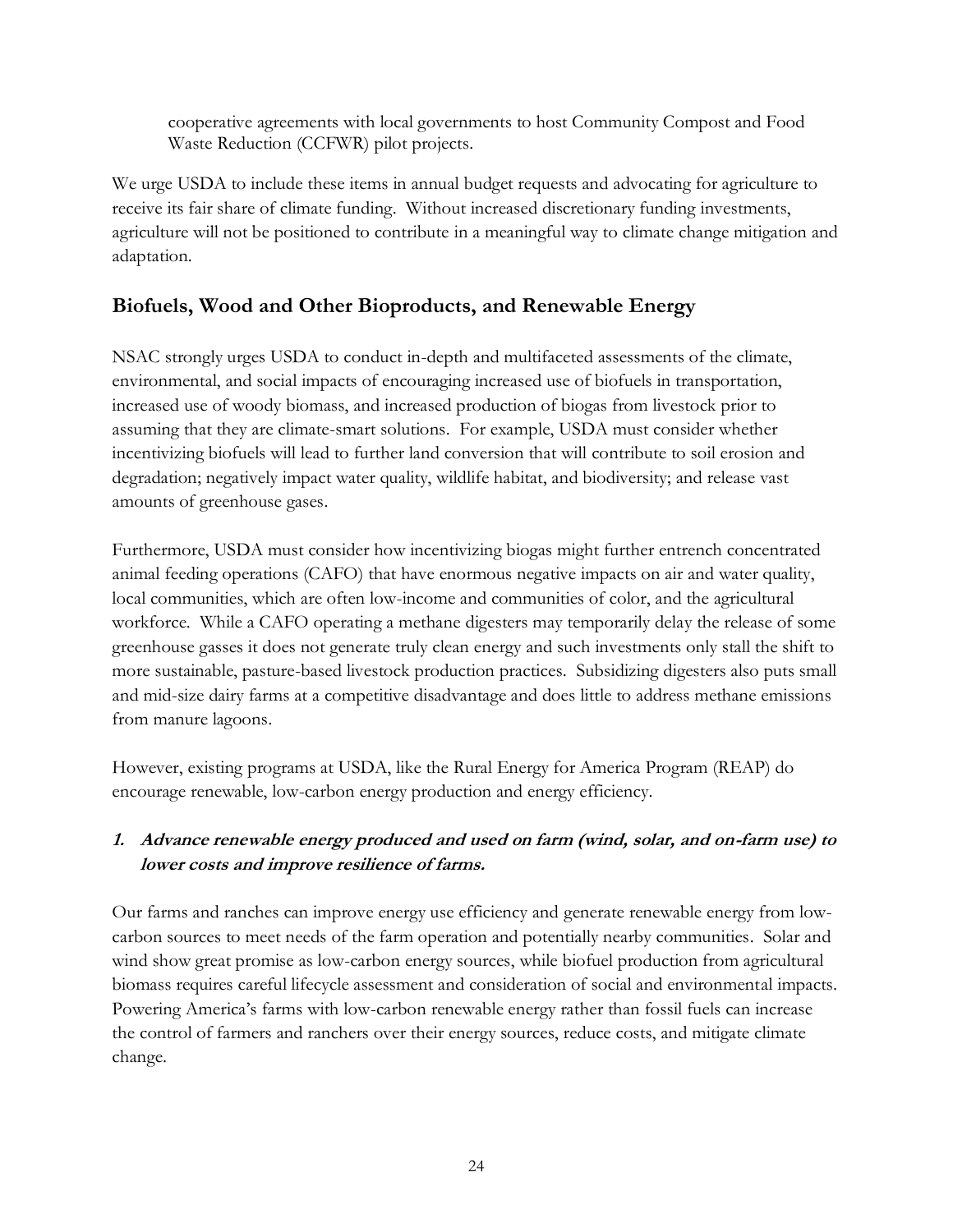However, large-scale solar panel installations are sometimes being installed on prime farmland, key wildlife habitat, and other healthy soil-plant ecosystems that presently sequester carbon and perform other vital functions. Thoughtful integration of solar collectors into a diverse farm landscape can maximize benefits and avoid or minimize costs to productivity and other ecosystem services.

USDA should develop standards and offer cost-sharing for photovoltaic technology and wind turbines at appropriate scales that support renewable on-farm energy production, while protecting farmland productivity and conservation outcomes. We urge the agency to:

- Utilize the Rural Energy for America Program (REAP) and improve outreach on this program to incentivize widespread adoption of on-farm generation of low-carbon renewable energy for on-farm and local community use; and
- Accelerate research to ensure solar and wind on-farm energy equipment is installed and integrated into the farm operation in a way that helps producers reduce energy costs while attaining their production and conservation goals, avoids removing prime farmland from production, and does not harm natural areas and biodiversity.

#### **2. Increase the focus of EQIP, CSP, and the Regional Conservation Partnership Program (RCPP) on climate change mitigation, energy conservation, and renewable energy production.**

USDA should continue and expand the use of EQIP, CSP, and RCPP, which are authorized to promote energy conservation, to assist farmers and ranchers in obtaining energy audits of their operations, improving the energy efficiency of their operations, and establishing renewable energy systems.

USDA can increase the focus on energy conservation and on-farm renewable energy production through a variety of ways, including:

- Increasing the capacity of NRCS to provide technical assistance on energy conservation and renewable energy on farms;
- Increasing the number of energy conservation practices and systems approved for technical and financial assistance through conservation programs; and
- Expanding the use of EQIP, CSP, and RCPP to fund energy audits and the establishment of on-farm renewable energy.
- **3. Conduct a full lifecycle analysis on the utilization of plant biomass for biofuel production to evaluate net greenhouse gas footprint impacts as well as impacts on soil health, water quality, native plant communities, biodiversity, and wildlife.**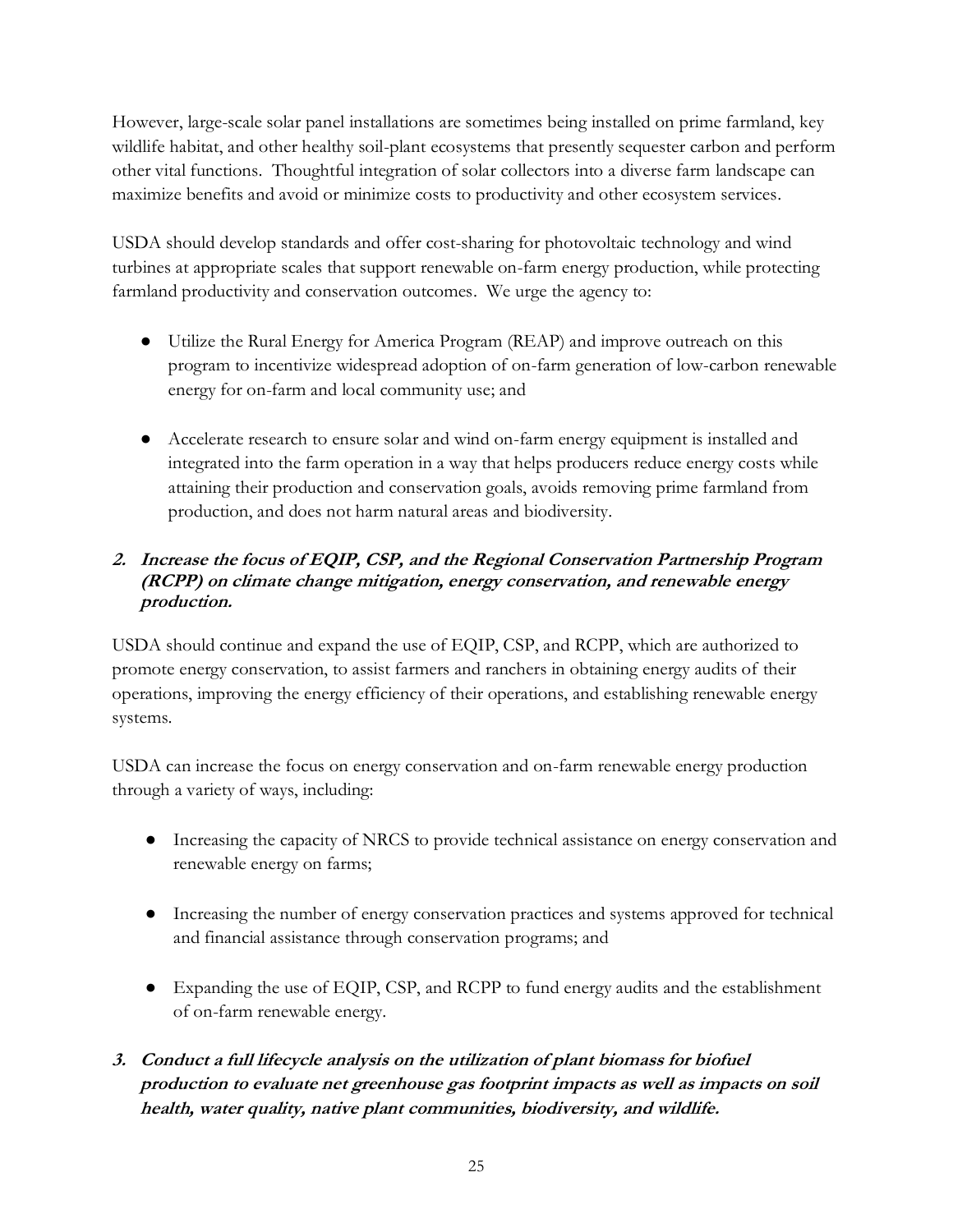While it is tempting to consider the conversion of plant biomass into biofuels for energy production or transportation as "renewable" and "carbon neutral," we must consider the impacts on soil health and the carbon cycle of removing and burning plant biomass that would otherwise be returned to the soil. Removal of crop residues such as corn stover is known to deplete soil carbon and harm soil quality. Periodic harvest of the topgrowth of perennial grasses, forbs, or shrubs grown as biofuel crops is less harmful but requires further research, including lifecycle analysis, to verify and quantify net benefits. Utilization of woody biomass for either bioenergy or wood products similarly requires careful lifecycle analysis to ensure that harvest does not compromise biodiversity of the carbon sequestration and other ecosystem services provided by forest and woodland plant communities.

Under no circumstances should the capacity of our natural plant communities or perennial conservation planting to convert atmospheric carbon dioxide into soil and biomass carbon be compromised to enable biofuel production.

# **Addressing Catastrophic Wildfire**

NRCS offers a number of conservation practices related to forest management that provide or enhance fuel breaks to protect farms and rural communities from wildfire. NRCS also offers conservation practices that reduce or remove accumulations of excessive combustible fuels in forest and grassland ecosystems. In this case, diversion of the surplus fuel (brush, undergrowth, etc.) into biofuel production could yield a net benefit by reducing wildfire danger while generating energy. This same resource could also be utilized to produce biochar, a valuable soil amendment that stabilizes soil carbon. These potential benefits should be further studied through full lifecycle assessments, as recommended above.

## **1. Expand NRCS financial and technical assistance in management of woody biomass, fine fuels, and wildfire risk for farmers, ranchers, and landowners in wildfire-prone regions.**

California and other parts of the western U.S. are home to producers and landowners whose operations, families, and communities are threatened by wildfire dangers intensified by the climate crisis. These areas and the producers and landowners that live there must be prioritized to receive NRCS programmatic and technical assistance in adopting effective fuel break, fuel management, and other conservation practices that reduce fire risks, specifically including controlled burns and prescribed or targeted grazing. USDA should also prioritize protections for farmworkers from wildfire impacts.

### **2. Encourage and support the utilization of excess woody biomass removed to reduce wildfire risk to generate biochar and renewable energy.**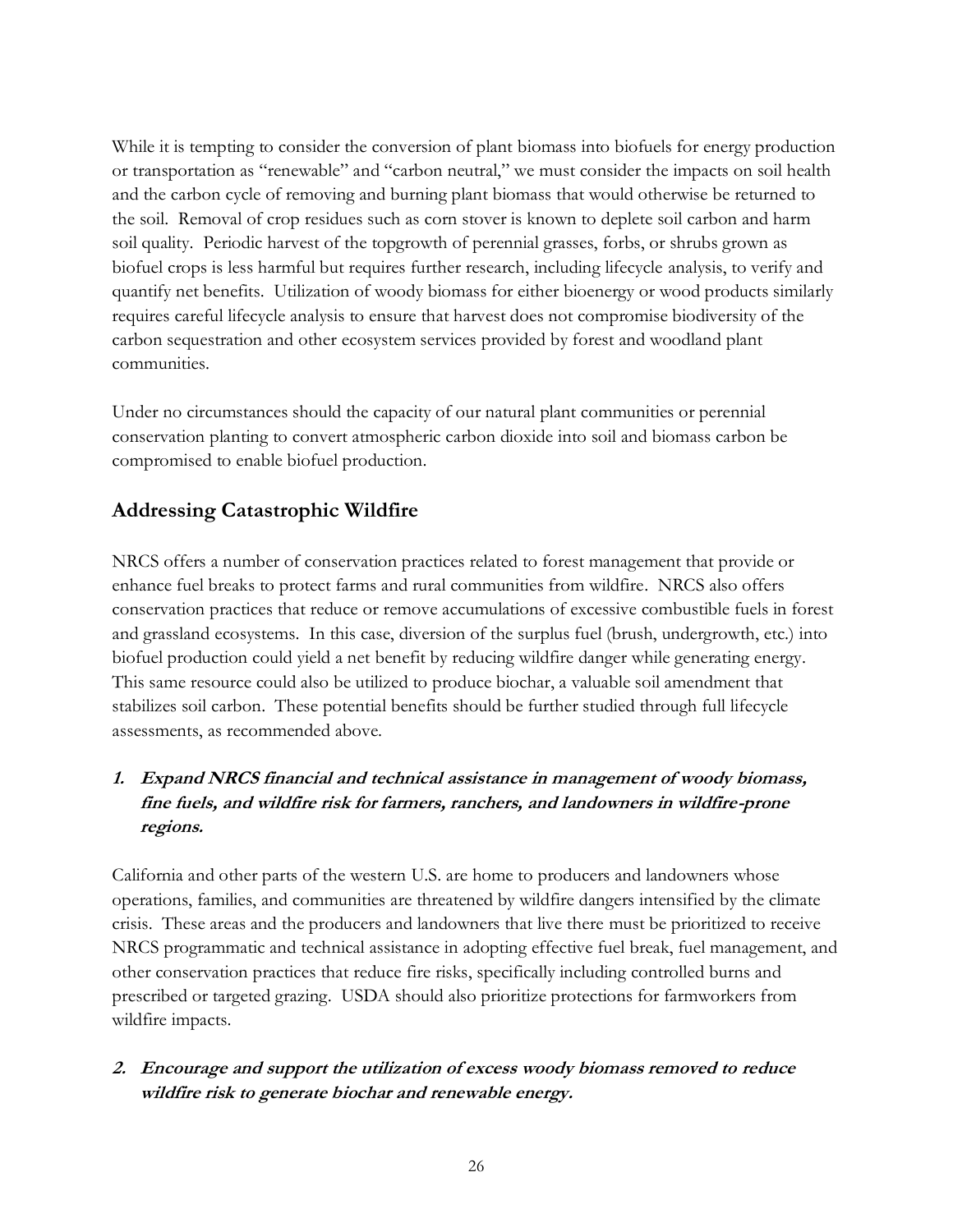Any brush or other excess fuel removed from woodland and forest communities for the purposes of reducing wildfire dangers can be utilized for the co-generation of gaseous biofuels and biochar through pyrolysis. When added to agricultural soils in conjunction with cover crops, compost, and/or other organic amendments, biochar can increase carbon sequestration by stabilizing soil organic carbon, enhance habitat for the soil microbiome, and improve nutrient cycling. Thus, removal of excess fuel for wildfires can not only mitigate catastrophic wildfire, but also contribute to climate mitigation through enhanced soil carbon sequestration. Biochar production from excess fuel removed from forest ecosystems at risk of catastrophic wildfire can also spur green jobs and business enterprise opportunities in communities located within or near these forest ecosystems.

# **Environmental Justice and Disadvantaged Communities**

In any conversation about climate change, it is imperative to acknowledge and take concrete action to address the disproportionately heavy impacts of climate disruption on low-income, rural, and minority communities; and on farmers of color, migrant farmers and farmworkers, and other historically underserved constituencies. These communities, both rural and urban, are often some of the first to feel the impacts of climate change and have the fewest resources to withstand its impacts.

It is also important to recognize the invaluable contributions of indigenous communities to agricultural solutions to the climate crisis, and acknowledge the wisdom native peoples have learned about survival under difficult and changing environmental, social, emotional and political conditions.

USDA must include specific policies and accountability measures to ensure farmers of color, and other underserved farmers are not excluded from, or suffer additional barriers to access, any programs. This includes ensuring that farmers of color have access to – and are actually participating in and benefiting from – USDA programs. Unfortunately, historic discrimination in the administration of USDA programs is not just a distant memory – it remains a lived reality for many farmers of color to this day, and additional accountability and transparency measures must be in place before USDA can make real progress and ensure equitable program design, implementation, and access for all farmers and ranchers.

### **1. Ensure historically underserved farmers and ranchers, including beginning, socially disadvantaged, military veteran and limited-resource farmers and ranchers, are fully supported and empowered in their climate resilience and mitigation efforts.**

While USDA has adopted provisions to improve service to producers of color, beginning, veteran, and limited-resource producers, and other historically underserved constituencies, particularly through higher payment rates and advance-payment options in EQIP and other conservation programs, more needs to be done to ensure that these producers receive the financial and technical support they need in order to meet the challenges of climate change and contribute to solutions.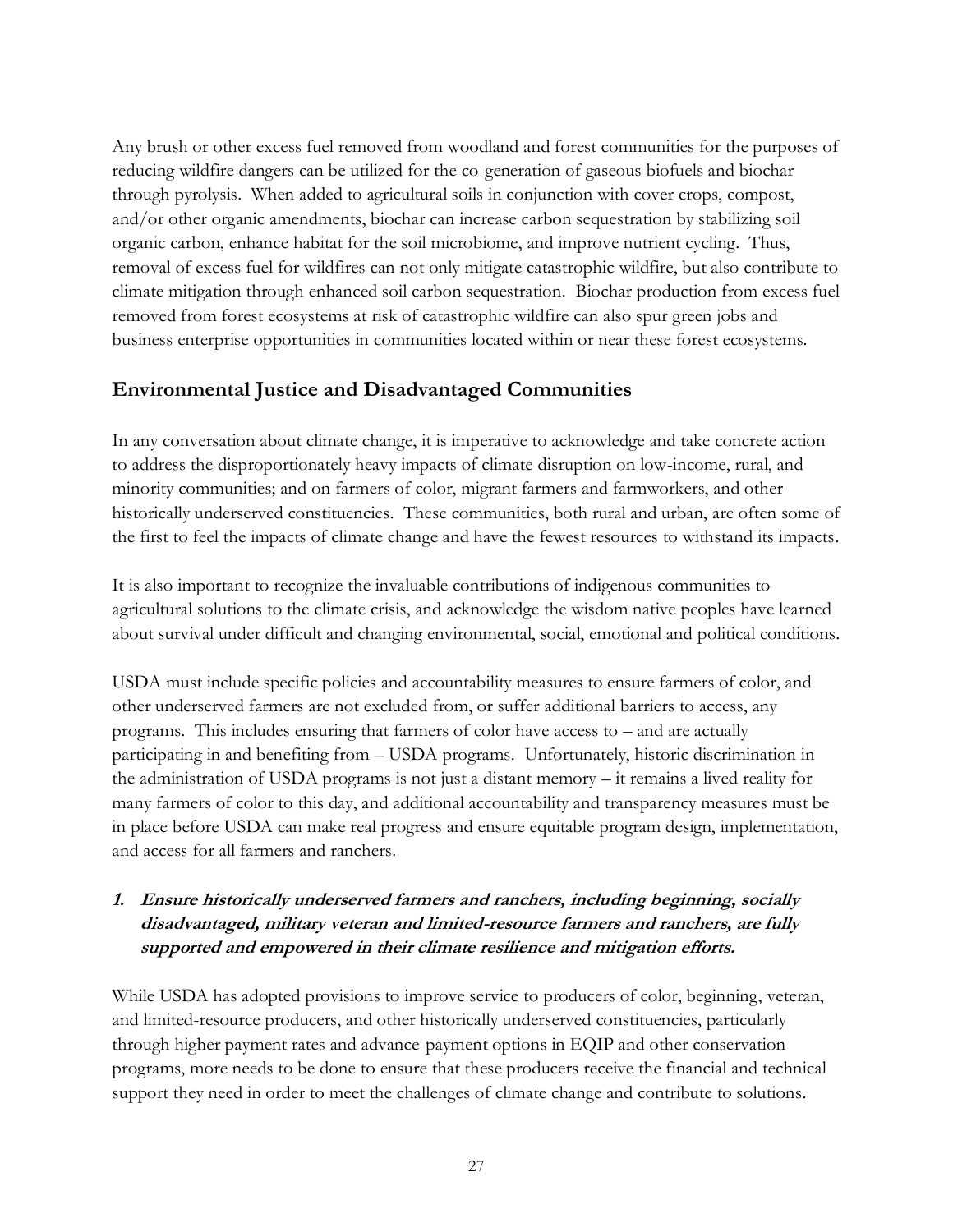Many eligible producers have not accessed the EQIP advance payment option because they did not know about it, and overall participation by farmers of color and limited-resource farmers in conservation and other USDA farmer programs has lagged behind enrollment of white farmers. In addition to the urgent need to build agricultural and community resilience for those most vulnerable to the worst impacts of climate disruption, every producer who is not served by the programs that could help them build healthy, resilient, climate-mitigating production systems is a missed opportunity, and every farm that goes out of business due to lack of USDA program support can lead to a huge increase in net greenhouse gas emissions if the land is converted for residential or commercial development.

Climate change has significantly impacted the nation's 2.4 million farmworkers by threatening their health and adversely affecting fruit and vegetable production, which heavily depends on the labor of farmworkers. Higher summer temperatures have directly aggravated heat stress for field workers and at the same time intensified pest pressures, leading to increase use of pesticides. Safety gear that farmworkers must wear when working in sprayed fields further increases heat stress, often to a dangerous degree. Policies to protect farmworkers' well-being from the combined dangers of extreme heat and pesticides are urgently needed (Ferguson et al., 2019).

#### NSAC urges USDA to:

- Improve outreach and service delivery to farmers and ranchers of color and other historically underserved producers, including technical assistance with conservation planning and program application, and informing eligible producers about the EQIP advance payment option and about set asides in CSP and EQIP for socially disadvantaged and beginning farmers and ranchers;
- Invest in programs such as the ATTRA Sustainable Agriculture Program whose mission specifically serves historically underserved producers and communities to build resilience and contribute to climate solutions;
- Study and issue a report on the impact of EQIP funding of CAFOs on surrounding communities, which are often communities of color;
- Study and issue a report on the impacts of intensified heat stress and increased pesticide use on the health and safety of farmworkers and develop recommendations for mitigating these impacts and improving the health and resilience of farmworkers and their communities;
- Create new RCPP Critical Conservation Areas to cover significant gaps in geographic regions where many small scale farmers of color operate;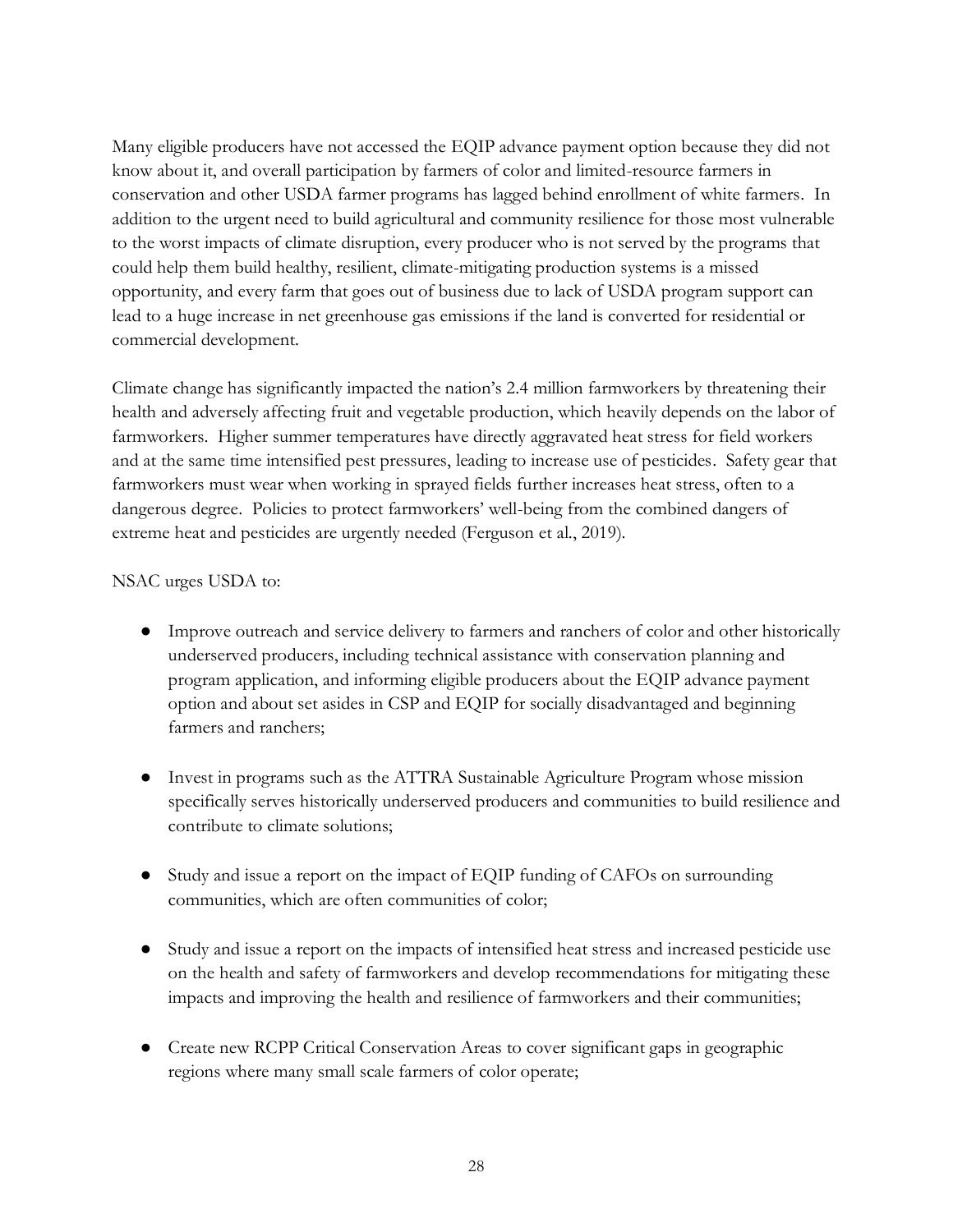- Ensure program eligibility rules do not exclude or pose barriers to tenant farmers who wish to participate in conservation programs, and payment structures that ensure tenants, not the cash landlords, collect the payments and other program cost shares;
- Conduct and share transparent data collection on rates of farmers of color application and enrollment in all USDA conservation and easement programs;
- Commit to at least doubling funding available for conservation programs and projects serving underserved communities – including farmers of color, women, urban, immigrant, and refugee farmers, as well as farmworkers and military veterans;
- Provide targeted technical assistance to help producers and communities of color and other historically underserved populations mitigate and adapt to the impacts of weather extremes and climate disruption through participation in conservation programs like CSP and EQIP, farmer-centered research and education through programs like SARE, and local food systems through LAMP and other local food and urban agriculture programs; and
- Design and implement all climate-mitigation and climate-resilience provisions within conservation programs and across mission areas so that they actively dismantle historical racism and thereby protect public health and food security, preserve natural resources, and provide environmental and climate justice for communities of color and other disproportionately impacted communities.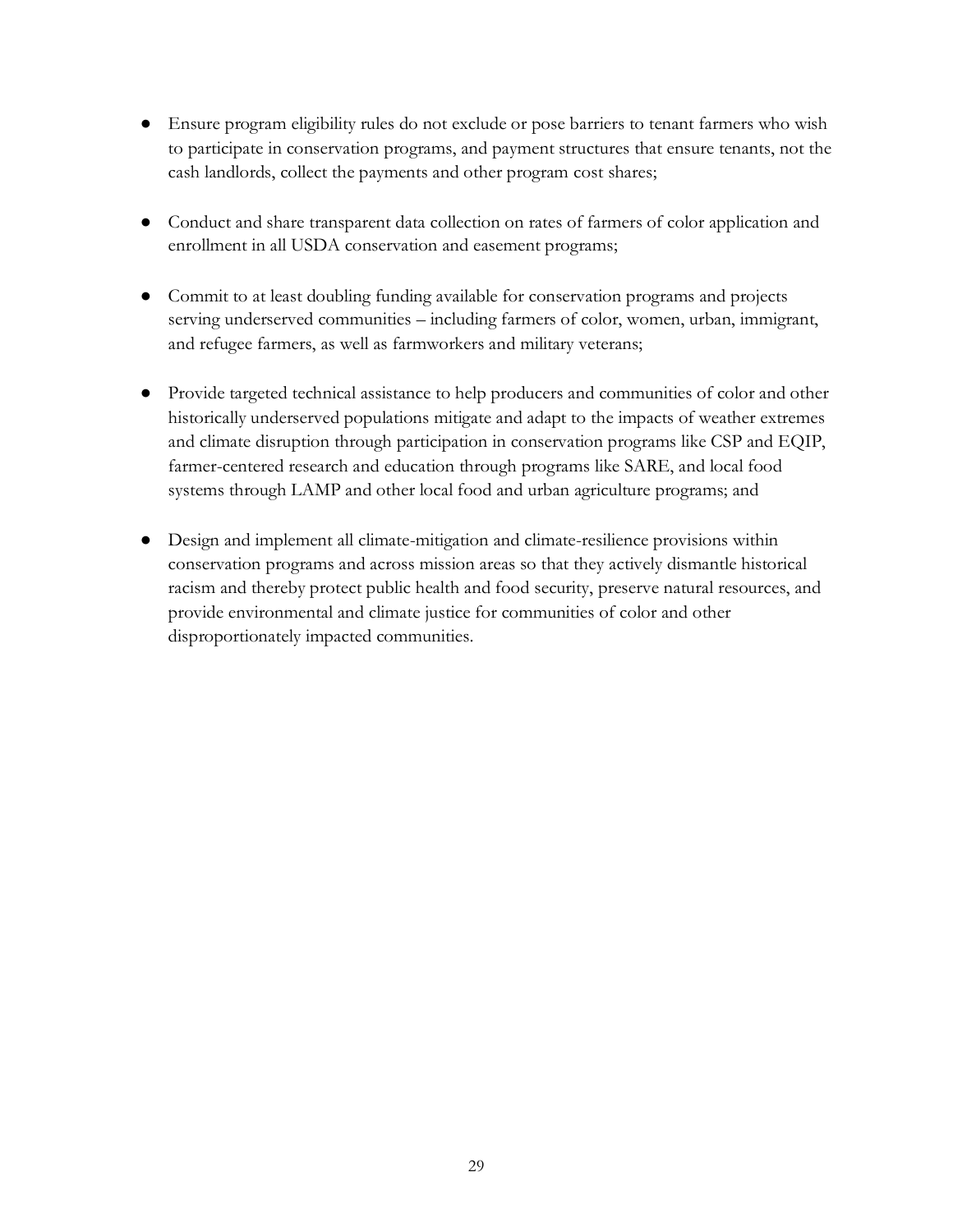#### **Sources**

Blanco-Canqui, H., A. L. Stalker, R. Rasby, T. M. Shaver, M. E. Drewnoski, S. van Donk, and L. Kibet. 2016a. Does Cattle Grazing and Baling of Corn Residue Increase Water Erosion? *Soil Science Society of America Journal*, 80 (1): 168-177.

Blanco-Canqui, H., J. Tatarko, A. L. Stalker, T. M. Shaver, and S. J. van Donk. 2016b. Impacts of Corn Residue Grazing and Baling on Wind Erosion Potential in a Semiarid Environment. *Soil Science Society of America Journal*, 80(4): 1027-1037.

Carpenter-Boggs, L., D. Granatstein, and D. Huggins. 2016. Greenhouse Gases and Agriculture: Where Does Organic Farming Fit (Webinar). http://articles.extension.org/pages/30835/greenhouse-gases-and-agriculture:-where-does-organicfarmingfit-webinar.

Delate, K., C. Cambardella, C. Chase, and R. Turnbull. 2015b. A review of long term organic comparison trials in the US. *Sustainable Agricultural Research*, 4(3): 5-14.

DeLonge, M. S., R. Ryals, and W. L. Silver. 2013. A lifecycle model to evaluate carbon sequestration potential and greenhouse gas dynamics of managed grasslands. *Ecosystems*, 16: 962- 979.

Ferguson, R., K. Dahl, and M. DeLonge. 2019. Farmworkers at Risk: The Growing Dangers of Pesticides and Heat. Report by the Union of Concerned Scientists, 20 pp.

Hooks, C. R., K. H. Wang, G. Brust, and S. Mathew. 2015. Using Winter Cover Crops to Enhance the Organic Vegetable Industry in the Mid-Atlantic Region. Final report for OREI project 2010-01954. CRIS Abstracts.

Hurisso, T. T., S. W. Culman, W. R. Horwath, J. Wade, D. Cass, J. W. Beniston, t. M. Bowles, A. S. Grandy, A. J. Franzluebbers, M. E. Schipanski, S. T. Lucas, and C. M. Ugarte. 2016. Comparison of Permanganate-Oxidizable Carbon and Mineralizable Carbon for Assessment of Organic Matter Stabilization and Mineralization. *Soil Science Society of America Journal*, 80 (5): 1352- 1364.

Lal, R. 2016. Beyond COP21: Potential challenges of the "4 per thousand" initiative. *Journal of Soil & Water Conservation*, 71(1): 20A-25A.

Machmuller, M. B., M. G. Kramer, T. K. Cyle, N. Hill, D. Hancock, and A. Thompson. 2015. Emerging land use practices rapidly increase soil organic matter. Nature Communications, 6, 6995. doi:10.1038/ncomms7995.